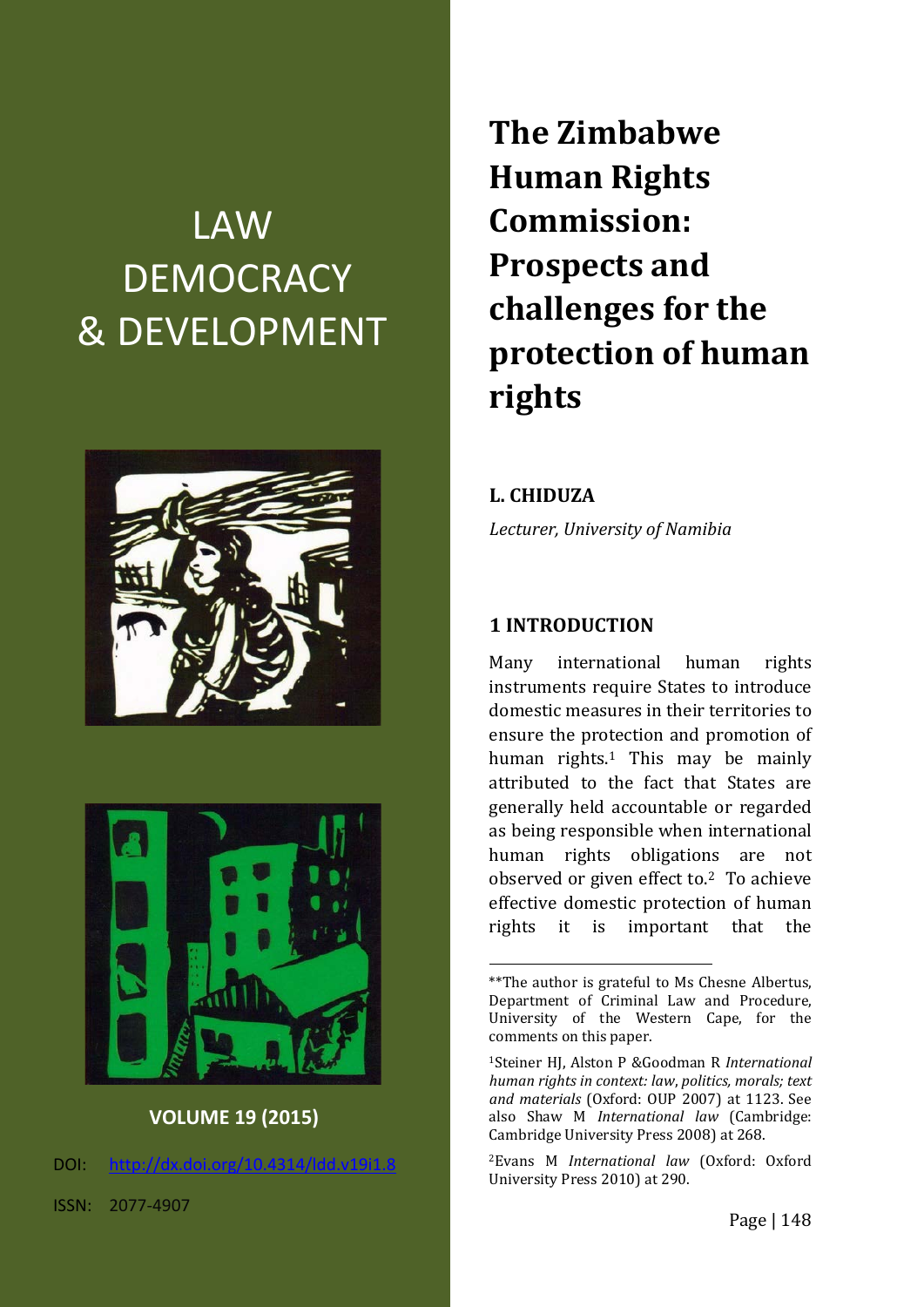introduction of pro-human rights laws is accompanied by a network of complementary norms and mechanisms to co-ordinate or supervise the implementation of such laws.[3](#page-1-0) In order to ensure the domestic protection of human rights, the Constituti[on](#page-1-1) of Zimbabwe establishes the Zimbabwe Human Rights Commission (ZHRC).4 In accordance with the Principles Relating to the Status of National Institutions (The Paris Principles)<sup>5</sup>, the Constitution mandates the ZH[RC](#page-1-3) with a primary role of promoting and protecting human rights at all levels of society.6 The aim of this article is to look at the prospects of and challenges to the ZHRC in its quest to promote and protect human rights.

## **2 INDEPENDENT HUMAN RIGHTS INSTITUTIONS AND INTERNATIONAL LAW**

According to Reif, independent National Human Rights Institutions (NHRIs) which have emerged out of the human [r](#page-1-4)ights movement play a great role in the protection and promotion of human rights.7 The importance of NHRIs has been widely recognised by the United Nations human rights bodies since 1946.[8](#page-1-5) In 1992 the United Nations Commission on Human Rights adopted the Guiding Principles Relating to the Status of National Institutions (Paris Principles) and these Principles were also adopted by the General Assembly in 1993.[9](#page-1-6) The Paris Principles provide significant guidance and direction on the establishment of NHRIs in general, and also provide standards and principles that NHRIs must follow in order to function effectively.

The Paris Principles provide benchmarks against which proposed, new and existing NHRIs can be assessed and "accredited" by the International Coordinating Committee's Sub-Committee on Accreditation (ICC SCA).[10](#page-1-7) The International Coordinating Committee (ICC) of NHRIs was established with the aim of co-ordinating the activities of NHRIs at international level, and to develop joint programmes of action for NHRIs around the world.[11](#page-1-8) It was also established to support the creation and strengthening of NHRIs and to liaise with international human rights organisations,

<span id="page-1-0"></span><sup>3</sup>Reif LC "Building democratic institutions: the role of national human rights institutions in good governance and human rights protection" (2000) 13 *Harvard Human Rights Journal* 1 at 2.

<span id="page-1-1"></span><sup>4</sup>S 242 of the Constitution of Zimbabwe.

<span id="page-1-2"></span><sup>5</sup>Adopted by General Assembly Resolution 48/134 of 20 December 1993.

<span id="page-1-3"></span><sup>6</sup>S 243 of the Constitution of Zimbabwe.

<span id="page-1-4"></span><sup>7</sup>Reif (2000) at 2.

<span id="page-1-5"></span><sup>8</sup>United Nations Centre for Human Rights *National human rights institutions: a handbook on the establishment and strengthening of national institutions for the promotion and protection of human rights* Professional Training Series No 4 at 4-6 UN Doc HR/P/PT/4, UN Sales No E.95.XIV.2 (1995).

<span id="page-1-6"></span><sup>&</sup>lt;sup>9</sup>GA Res 134, UN GAOR, 48th Sess, UN Doc A/RES/48/134 (1993).

<span id="page-1-7"></span><sup>10</sup>OHCHR *National human rights institutions; history, principles, roles, and responsibilities* (New York: United Nations 2010) at 31.

<span id="page-1-8"></span><sup>11</sup>See United Nations Centre for Human Rights (1995) at para 66.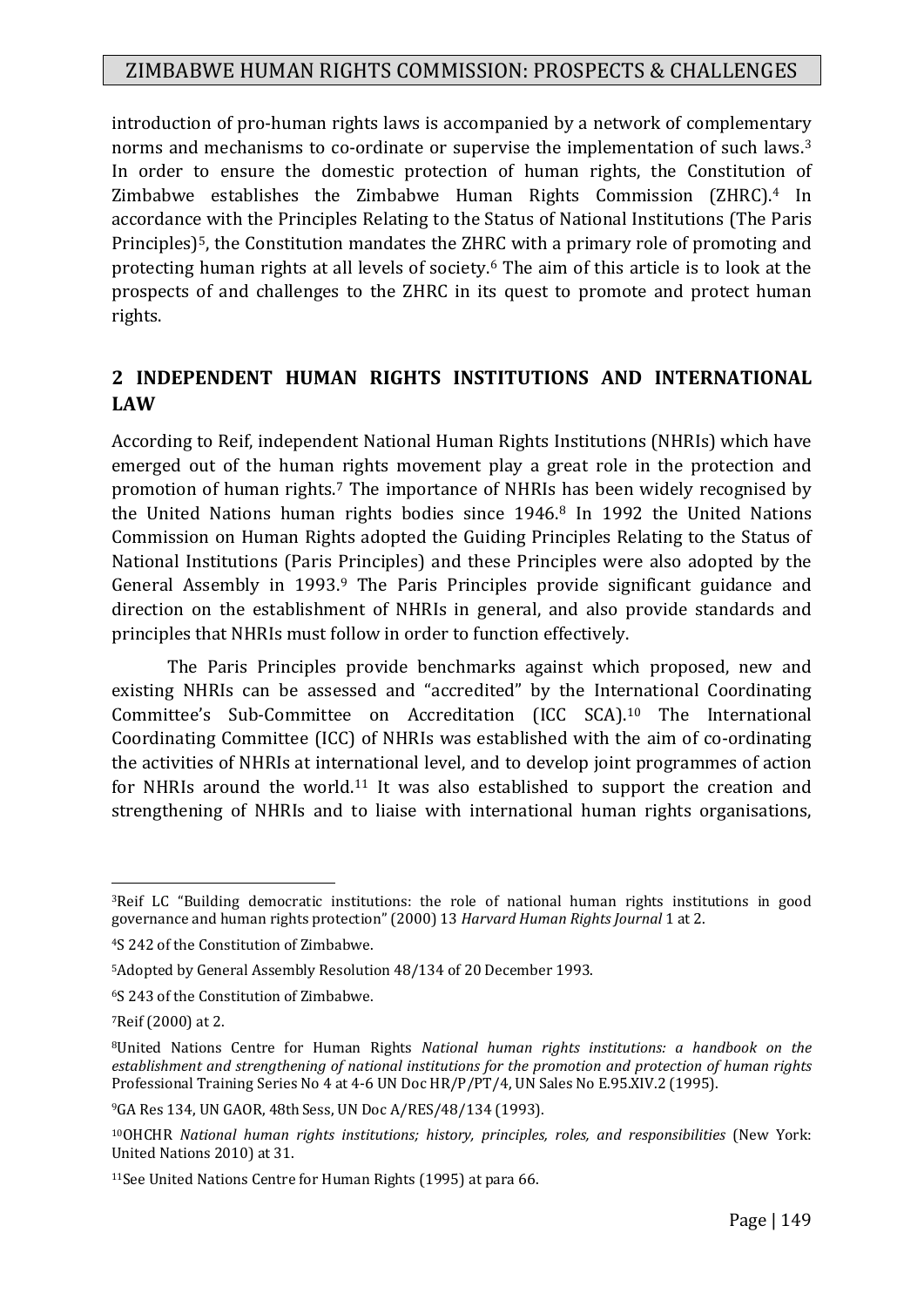such as, the Office of the High Commissioner for Human Rights (OHCHR).[12](#page-2-0) In 1998, the ICC developed rules of procedures and created a process for accrediting institutions. The ICC SCA was given the mandate to review and analyse accreditation applications and to make recommendations to the ICC Members on the compliance with the Paris Principles by NHRIs.

The importance of independent NHRIs is also emphasised by the Vienna Declaration and Programme of Action which was adopted at the end of the Vienna World Conference on Human Rights.[13](#page-2-1) The Vienna Programme of Action recognises the importance of the role played by NHRIs in the promotion and protection of human rights, disseminating human rights information and providing education about human rights.[14](#page-2-2) NHRIs supplement the role of other democratic institutions in ensuring that issues of human rights remain the central focus of political discourse in every society.[15](#page-2-3) Over the years the United Nations has made concerted efforts to encourage States to focus on the domestic enforcement of human rights, and also by providing assistance in strengthening NHRIs.[16](#page-2-4)

In Africa, donor support in the 1990s resulted in the establishment of several NHRIs to serve as independent bodies for the protection and promotion of human rights.[17](#page-2-5) The African Charter on Human and Peoples' Rights (ACHPR) provides for the creation of NHRIs by governments in Africa. Article 26 of the ACHPR states:

State Parties to the Present Charter shall have the duty to guarantee the independence of the Courts and shall allow the establishment and improvement of appropriate national institutions entrusted with the promotion and protection of rights and freedoms guaranteed by the present Charter.

As a result of the emergence of the NHRIs, the African Commission on Human and Peoples' Rights (African Commission) also recognises the importance of NHRIs as institutions that are required to assist the African Commission in the promotion of human rights at country level.<sup>[18](#page-2-6)</sup> NHRIs affiliated to the African Commission have a role to play in the implementation of the ACHPR at the national level[.19](#page-2-7) They (NHRIs) are entitled to attend and participate in the African Commission's public sessions and are

<span id="page-2-0"></span><sup>12</sup>Pohjolainen AE *The evolution of national human rights institutions: the role of the United Nations* (Denmark: Danish Institute for Human Rights 2006) at 24.

<span id="page-2-1"></span><sup>13</sup>Vienna Declaration and Programme of Action, adopted June 25 1993. Available at

http://www.ohchr.org/EN/ProfessionalInterest/Pages/Vienna.aspx (accessed 21 August 2013).

<span id="page-2-2"></span><sup>14</sup>See para 36 of the Vienna Declaration and Programme of Action 1993. Available at

http://www.ohchr.org/EN/ProfessionalInterest/Pages/Vienna.aspx (accessed 21 August 2013).

<span id="page-2-3"></span><sup>15</sup>Kumar R "National human rights institutions: good governance perspectives on institutionalisation of human rights" (2003) 19:2 *AM U INT' L Rev* 260 at 278.

<span id="page-2-4"></span><sup>16</sup>See Reif (2000) at 4.

<span id="page-2-5"></span><sup>17</sup>Viljoen F *International human rights law in Africa* 2nd ed (Oxford: Oxford University Press 2012) at 389.

<span id="page-2-6"></span><sup>18</sup>ACHPR "National Human Rights Institutions". Available at http://www.achpr.org/network/nhri/ (accessed 21 August 2013).

<span id="page-2-7"></span><sup>19</sup>See Art 45 of the ACHPR.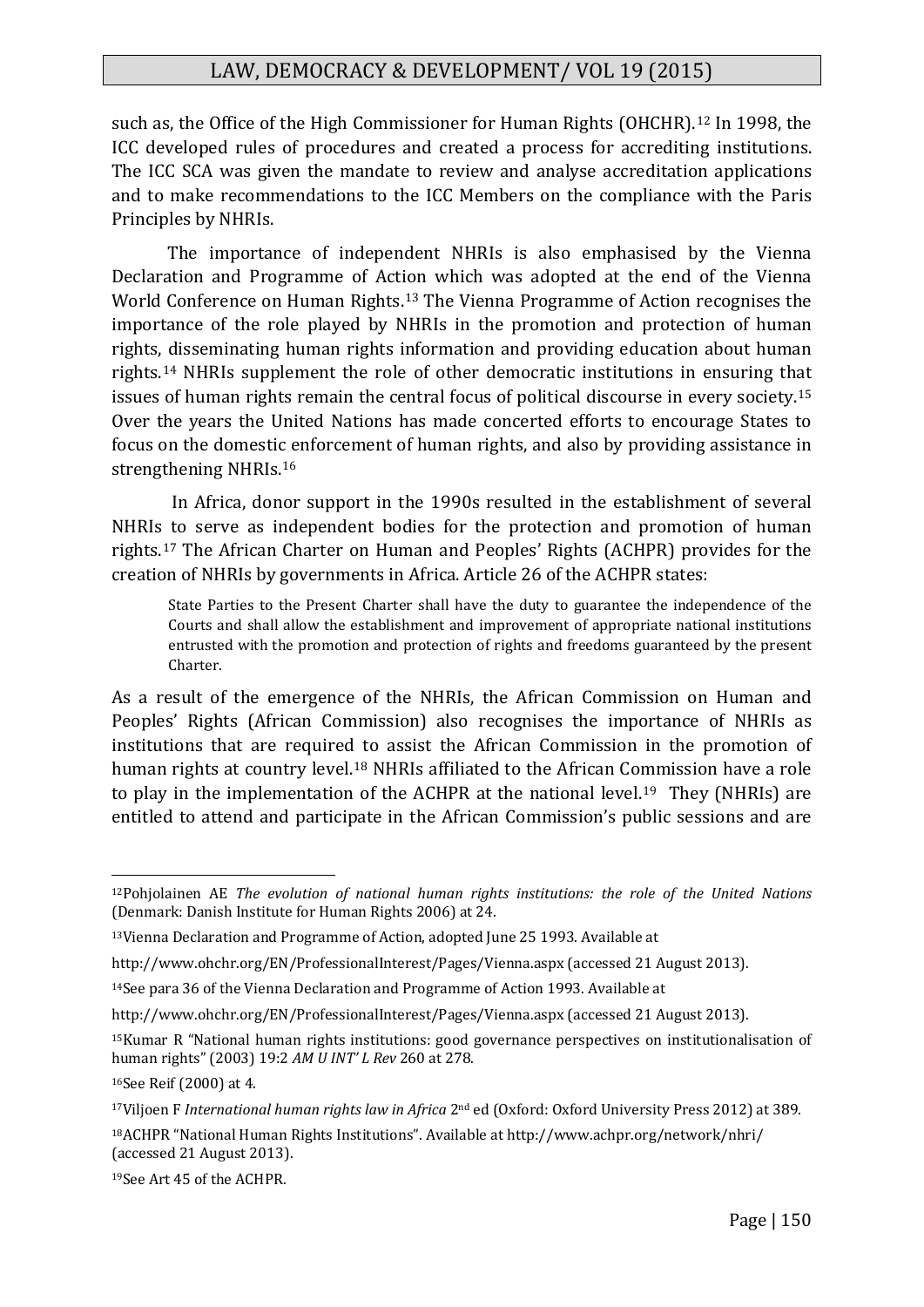required to submit reports on their activities to the African Commission every two years.[20](#page-3-0)

## **3 THE CONSTITUTION OF ZIMBABWE AND THE HUMAN RIGHTS COMMISSION**

The Constitution of Zimbabwe establishes a number of institutions to help ensure the protection of t[he](#page-3-2) rights enshrined therein.[21](#page-3-1) These institutions, similarly to the South African model,<sup>22</sup> are charged with supporting and entrenching human rights and democracy, promoting constitutionalism, protecting the sovereignty and interests of the people, securing and ensuring the observance of democratic values by the State and all institutions and agencies of government, and ensuring that all injustices are remedied.<sup>[23](#page-3-3)</sup> The Constitution of Zimbabwe guarantees these institutions legal and operational independence and states that they are accountable to Parliament, are independent, and must perform their func[tio](#page-3-5)ns without fear, favour or prejudice.<sup>[24](#page-3-4)</sup> Although the other independent institutions25 mentioned in the Constitution also play a role in the protection and promotion of human rights, this article focuses on the ZHRC which has the primary role of promoting and protecting human rights in Zimbabwe.

The Lancaster House Constitution provided for a Human Rights Commission<sup>26</sup>, but the ZHRC was only established in 2009, after 29 years of democracy. The ZHRC began to function in March 2010 when the President appointed the Chairman and other members of the Commi[ssi](#page-3-8)on<sup>[27](#page-3-7)</sup>, and became fully operational in 2012 after the passing of the enabling legislation.28

<span id="page-3-0"></span><sup>20</sup>ACHRP "National Human Rights Institutions" Available at -

http://www.achpr.org/network/nhri/ (accessed 21 August 2013).

<span id="page-3-1"></span><sup>21</sup>According to s 232 of the Constitution of Zimbabwe, these institutions include: the Zimbabwe Electoral Commission, ZHRC, Zimbabwe Gender Commission, Zimbabwe Media Commission and National Peace and Reconciliation Commission.

<span id="page-3-2"></span><sup>&</sup>lt;sup>22</sup>S 181 of the Constitution of South Africa establishes a number of institutions, also known as the Chap 9 institutions, which are independent organs with a general mandate of strengthening constitutional democracy in South Africa. These institutions are independent, subject only to the Constitution, accountable to Parliament, and must report on their activities and the performance of their functions to the House of Assembly at least once a year.

<span id="page-3-3"></span><sup>23</sup>S 233 of the Constitution of Zimbabwe.

<span id="page-3-4"></span><sup>24</sup>S 235 of the Constitution of Zimbabwe.

<span id="page-3-5"></span><sup>25</sup>These institutions include: the Zimbabwe Gender Commission, Zimbabwe Media Commission and Zimbabwe Electoral Commission.

<span id="page-3-6"></span><sup>26</sup>S 100R of the Lancaster House Constitution.

<span id="page-3-7"></span><sup>27</sup>ZHRC "Bill watch: the Zimbabwe Human Rights Commission". Available at

http://www.swradioafrica.com/pages/billwatch120410.htm (accessed 21 August 2013).

<span id="page-3-8"></span><sup>28</sup>Zimbabwe Human Rights Commission Act 2 of 2012.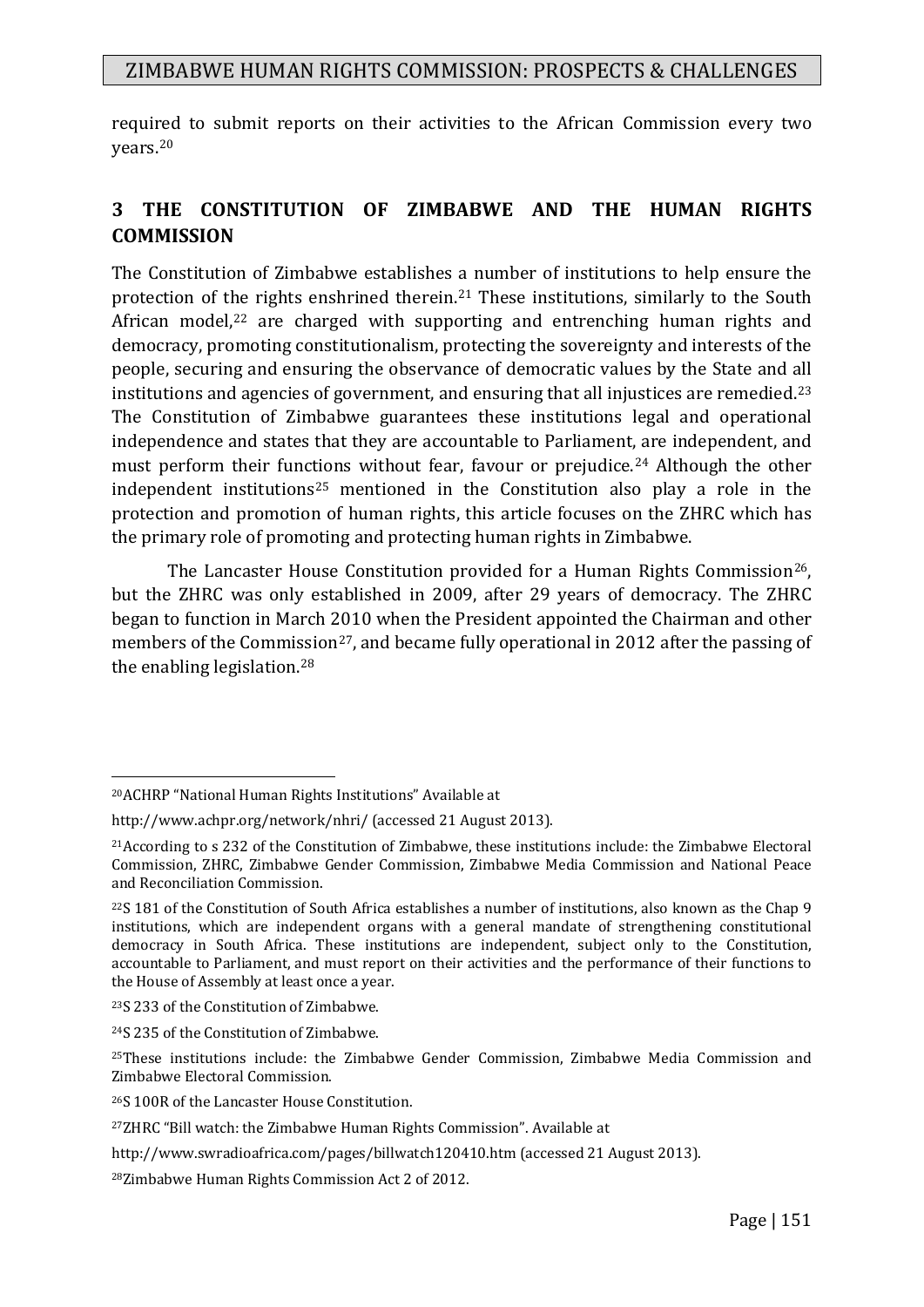#### **4 FUNCTIONS OF THE ZIMBABWE HUMAN RIGHTS COMMISSION**

The functions of the ZHRC are dealt with under s243 of the Constitution of Zimbabwe.<sup>[29](#page-4-0)</sup> It provides that the ZHRC has a general mandate of promoting awareness and respect for human rights and the realisation of such rights. Arguably (as will be demonstrated below), the fact that the Constitution has established a fully operational Human Rights Commission with enabling legislation, will not automatically guarantee the effective protection and promotion of human rights. This contention is supported by Reif who notes:

National human rights institutions may be established by a government with the best of intentions, such as when a state is making the transition to democratic government, or consolidating its democratic structure, or when established democracies wish to fine tune their institutions. However, national human rights institutions can be established by governments that are not democratic or by governments who want to give the appearance that they are taking steps to improve the human rights and administrative justice situation in their countries, while the reality is that there is little material change after the institution starts operations.<sup>[30](#page-4-1)</sup>

Thus, the success of the ZHRC in effectively protecting and promoting human rights goes deeper than its mere establishment. It should be noted that for the ZHRC to effectively discharge its functions, there are a number of factors, such as, legal, political, financial and social issues, that need to be addressed in order to ensure that the institution complies with the requirements set out under the Paris Principles. These key factors are discussed below.

#### **5 INDEPENDENCE**

Independence is key to ensuring that the ZHRC functions effectively. Independence is the attribute that underpins a national institution's legitimacy and credibility and contributes to its effective discharge of its functions.[31](#page-4-2) The independence and impartiality of any NHRI have been frequently cited as prerequisites for their effective operation.[32](#page-4-3) The United Nations has also maintained that NHRIs must operate in such a manner that their independence is beyond reproach.<sup>[33](#page-4-4)</sup> On the subject of the independence of NHRIs, the Paris Principles stipulate:

(1)The composition of the national institution and the appointment of its members, whether by means of an election or otherwise, shall be established in accordance with a procedure which affords all necessary guarantees to ensure the pluralist representation of the social forces (of civilian society) involved in the promotion and protection of human rights, particularly by powers which will enable effective cooperation to be established with, or through the presence of, representatives of: (a) Non-governmental organisations responsible for human rights and efforts to combat racial discrimination, trade unions, concerned social and professional organisations, for example, associations of lawyers, doctors, journalists and eminent scientists;

<span id="page-4-0"></span><sup>29</sup>S 243 of the Constitution of Zimbabwe. <u>.</u>

<span id="page-4-1"></span><sup>30</sup>See Reif (2000) at 23.

<span id="page-4-2"></span><sup>31</sup>See United Nations Centre for Human Rights (1995) at 37.

<span id="page-4-3"></span><sup>32</sup>See United Nations Centre for Human Rights (1995) at 10.

<span id="page-4-4"></span><sup>33</sup>See United Nations Centre for Human Rights (1995) at 10.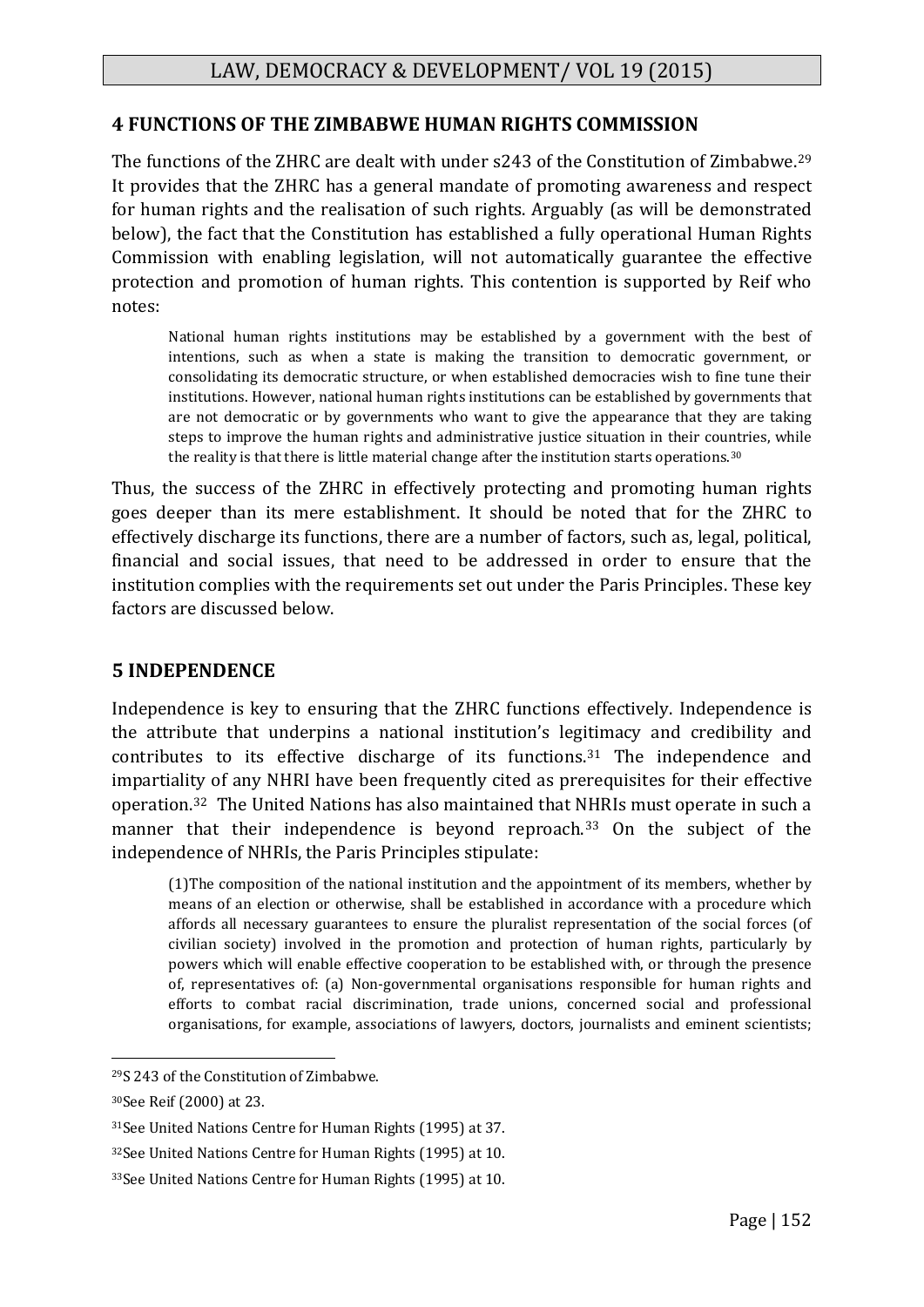(b) Trends in philosophical or religious though; (c) Universities and qualified experts; (d) Parliament; (e) Government departments (if these are included, their representatives should participate in the deliberations only in an advisory capacity). (2) The national institution shall have an infrastructure which is suited to the smooth conduct of its activities, in particular adequate funding. The purpose of this funding should be to enable it to have its own staff and premises, in order to be independent of the Government and not be subject to financial control which might affect its independence. (3) In order to ensure a stable mandate for the members of the national institution, without which there can be no real independence, their appointment shall be effected by an official act which shall establish the specific duration of the mandate. This mandate may be renewable, provided that the pluralism of the institution's membership is ensured. [34](#page-5-0)

Matshekga opines that the effectiveness of NHRIs primarily depends on their capacity to act independently of government, and on the institutions' demonstrated ability to act independently of all other activities, governmental or not, that may impinge on their work.[35](#page-5-1) Importantly, Matshekga also notes that the issue of independence is a relative concept. He explains that NHRIs derive their powers from enabling legislation, are required to report to Parliament, and lack full financial autonomy which inhibits complete independence.[36](#page-5-2) Although the reporting obligations and the financial dependence are aimed at ensuring accountability, it is vital that restrictions on independence should be minimal.

The United Nations Centre for Human Rights have put into place criteria for determining the independence of any NHRI. The criteria deals with questions such as the following: (a) Does the institution enjoy legal and operational independence? (b) Does the institution have clearly defined appointment and dismissal procedures? (c) Does it control its own finances? (d) Is it composed of individuals capable of acting independently?[37](#page-5-3) This criterion seeks to protect the independence of any NHRI. Governments must therefore respect these criteria in order to ensure and protect the independence of NHRIs. This applies to the ZHRC, too in order to ensure that it functions effectively. The discussion below focuses on crucial aspects of the independence of any NHRI and makes an analysis of the compliance by the ZHRC with the aspects of independence.

## **5.1 Independence through Legal and Operational Independence**

The OHCHR has noted that the constitutional provision or law that establishes an institution should give it distinct legal personality.[38](#page-5-4) Such personality will allow the institution to make decisions independently and act independently.[39](#page-5-5) In order to enhance the operational independence of institutions, it is important that they must

<span id="page-5-0"></span><sup>34</sup>S B(1) of the Paris Principles.

<span id="page-5-1"></span><sup>35</sup>Motshekga J "Toothless bulldogs? the human rights commissions of Uganda and South Africa: a comparative study of their independence" (2002) 2 *African Human Rights Law Journal* 68 at 71.

<span id="page-5-2"></span><sup>36</sup>See Motshekga (2002) at 71.

<span id="page-5-3"></span><sup>37</sup>See United Nations Centre for Human Rights (1995) at 10-12.

<span id="page-5-4"></span><sup>38</sup>See OHCHR (2010) at 41.

<span id="page-5-5"></span><sup>39</sup>See OHCHR (2010) at 41.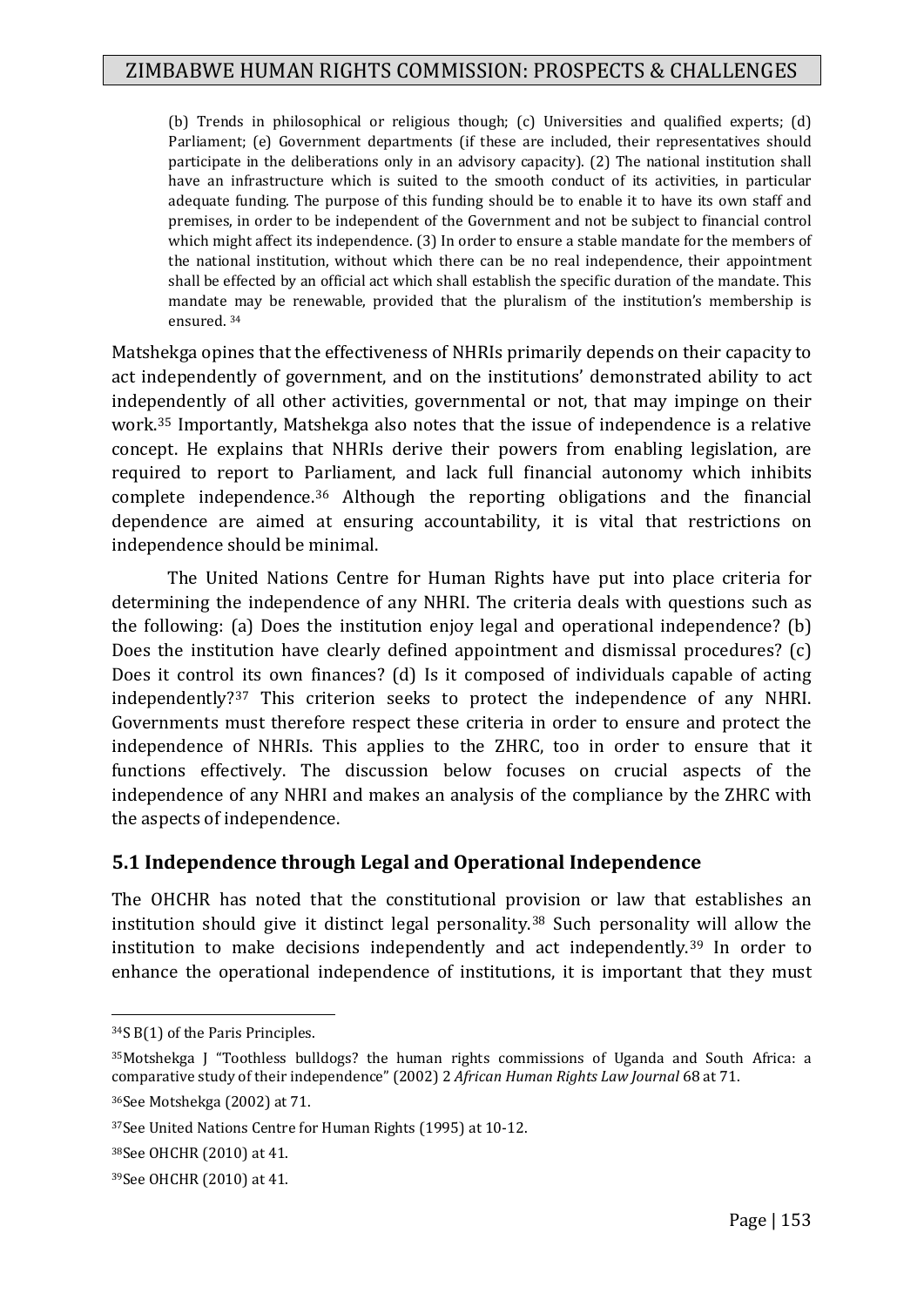have the ability to conduct their day-to-day affairs independently of any outside influences. The new Constitution of Zimbabwe establishes the ZHRC as an independent institution and forbids any individual from interfering with its functioning.[40](#page-6-0) The Constitution compels the ZHRC to be independent in the performance of its duties and not to be subject to the direction or control of anyone.<sup>[41](#page-6-1)</sup> The Constitution further states that the ZHRC must act in accordance with the Constitution and must exercise its functions without fear, favour or prejudice.[42](#page-6-2) In order to secure the operational independence of the ZHRC, the Constitution mandates the State and all other institutions and agencies of government at every level, through legislative and other measures to assist the ZHRC and to protect its independence, impartiality, integrity and effectiveness.[43](#page-6-3) The constitutional protection of the independence of the ZHRC seeks to ensure that it conducts its duties effectively and without any interference. The protection of such independence will greatly enhance the capability of the ZHRC to effectively protect and promote human rights.

In order to enhance the operational independence of the ZHRC, the Constitution mandates members of the ZHRC to be non-political. The Constitution stipulates:

(1) Members of the independent Commissions must not, in the exercise of their functions- (a) act in a partisan manner; (b) further the interests of any political party or cause; (c) prejudice the lawful interes[ts](#page-6-4) of any political party or cause; or (d) violate the fundamental rights or freedoms of any person.44

The Constitution further states "that persons who are members of a political party or organisation on their appointment to an independent Commission (in this case the ZHRC) must relinquish that membership without delay and in any event within thirty days of their appointment".[45](#page-6-5) The Constitution also states that "if a member of an independent Commission (ZHRC) who becomes a member of a political party or having been a member of a political party or organisation on his or her appointment to the commission, but fails to relinquish that membership within thirty days of the appointment, ceases immediately to be a member of the ZHRC".[46](#page-6-6)

The protection of the legal and operational independence of the ZHRC is aimed at permitting it to exercise independent decision making power and to perform its functions without interference or obstruction from any branch of government or any public or private entity. Since the ZHRC is a newly-formed independent entity it is crucial that the provisions in the Constitution are adhered to. This is to ensure that the ZHRC discharges its constitutional mandate independently and without any external

<u>.</u>

<span id="page-6-0"></span><sup>40</sup>See s 242 of the Constitution of Zimbabwe. See also s 235(1)(a) of the Constitution of Zimbabwe.

<span id="page-6-1"></span><sup>41</sup>S 235(1)(a) of the Constitution of Zimbabwe.

<span id="page-6-2"></span> $42$ Ss 235(1)(b) and (c) of the Constitution of Zimbabwe. It should be noted that in accordance with the Constitution, the ZHRC is however accountable to Parliament and this does not necessarily have any effect on its independence.

<span id="page-6-3"></span><sup>43</sup>S 235(2) of the Constitution of Zimbabwe.

<span id="page-6-4"></span><sup>44</sup>S 236(1) of the Constitution of Zimbabwe.

<span id="page-6-5"></span><sup>45</sup>S 236(2) of the Constitution of Zimbabwe.

<span id="page-6-6"></span><sup>46</sup>Ss 236(3)(a) and (b) of the Constitution of Zimbabwe.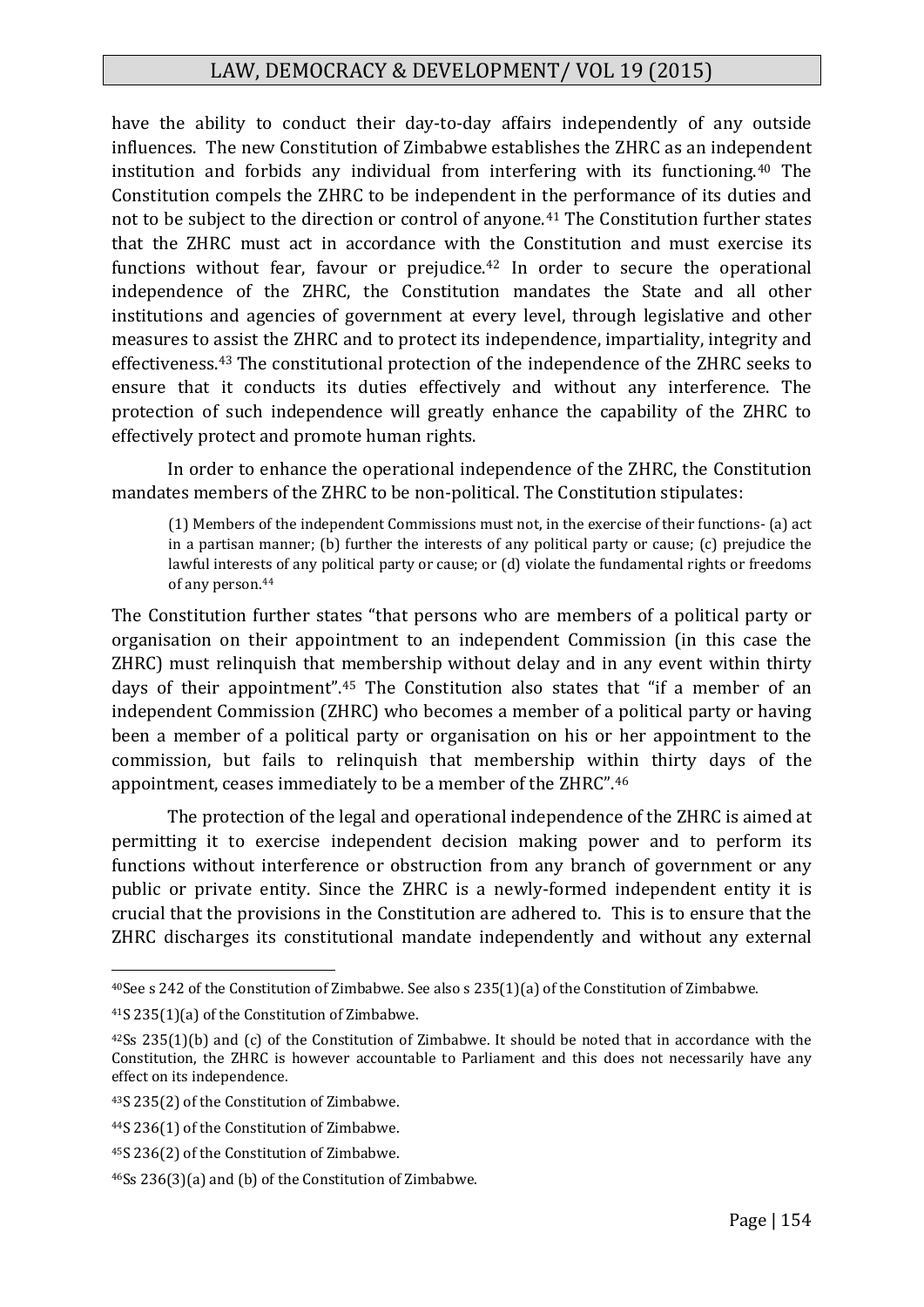interference. If this independence is maintained, there is no doubt that it will bode well for the future prospects of the ZHRC and enhance its constitutional obligations to effectively carry out its constitutional mandate.

## **5.2 Independence through Appointments**

The method by which members of a NHRI are appointed is important in ensuring the independence of the institution. This is affirmed by the United Nations Centre for Human Rights which notes that the method by which members of national institutions are appointed is critical in ensuring independence.<sup>[47](#page-7-0)</sup> As a result, it is important that consideration should be given to entrusting the task to a representative body such as Parliament.[48](#page-7-1) The United Nations Centre for Human Rights also notes that the founding legislation of any NHRI must specify matters relating to the method of appointment, including the voting and other [pr](#page-7-3)ocedures to be followed[.49](#page-7-2) In line with the requirements of the Paris Principles<sup>50</sup>, the ICC SCA has noted the critical importance of selection and appointment in maintaining the independence of any NHRI. It has stated that the appointment and selection process must be transparent, broad consultations must be undertaken, vacancies have to be advertised widely, and that there is a need for maximising the number of potential candidates from a wide range of societal groups.[51](#page-7-4) The ICC SCA has further noted that the appointment process is fundamental in ensuring the independence and effectiveness of, and public confidence in, the national institution.[52](#page-7-5) The selection process must be characterised by openness and transparency and should be under the control of a credible and independent body and involve open and fair consultation with the wider NGOs and civil society.[53](#page-7-6)

#### 5.2.1 *Constitution of Zimbabwe and Appointments*

In seeking to maintain and secure the independence of the ZHRC, it is important that the appointment of members of the ZHRC must be done in conformity with the Paris Principles and the ICC SCA General Observations. This will ensure impartiality in the appointment process and enhance the independence of the ZHRC. The Constitution of Zimbabwe sets out the criteria for the appointment of members of the ZHRC and the prerequisites for appointment such as nationality[54](#page-7-7), and the qualifications of members

<span id="page-7-0"></span><sup>47</sup>See United Nations Centre for Human Rights (1995) at 10. -

<span id="page-7-1"></span><sup>48</sup>See United Nations Centre for Human Rights (1995) at 10.

<span id="page-7-2"></span><sup>49</sup>See United Nations Centre for Human Rights (1995) at 10.

<span id="page-7-3"></span><sup>50</sup>See s B(1) of the Paris Principles.

<span id="page-7-4"></span><sup>51</sup>ICC SCA "General observations adopted in May 2013" (Geneva: ICC SCA 2013) at 29. Available at

http://nhri.ohchr.org/EN/AboutUs/ICCAccreditation/Documents/ICC%20SCA%20General%20Observat ions.pdf (accessed 23 September 2014).

<span id="page-7-5"></span><sup>52</sup>See ICC SCA (2013) at 29.

<span id="page-7-6"></span><sup>53</sup>See ICC SCA (2013) at 30.

<span id="page-7-7"></span><sup>&</sup>lt;sup>54</sup>See s 2(1) (a) of the First Schedule of the Zimbabwe Human Rights Commission Act 2 of 2002.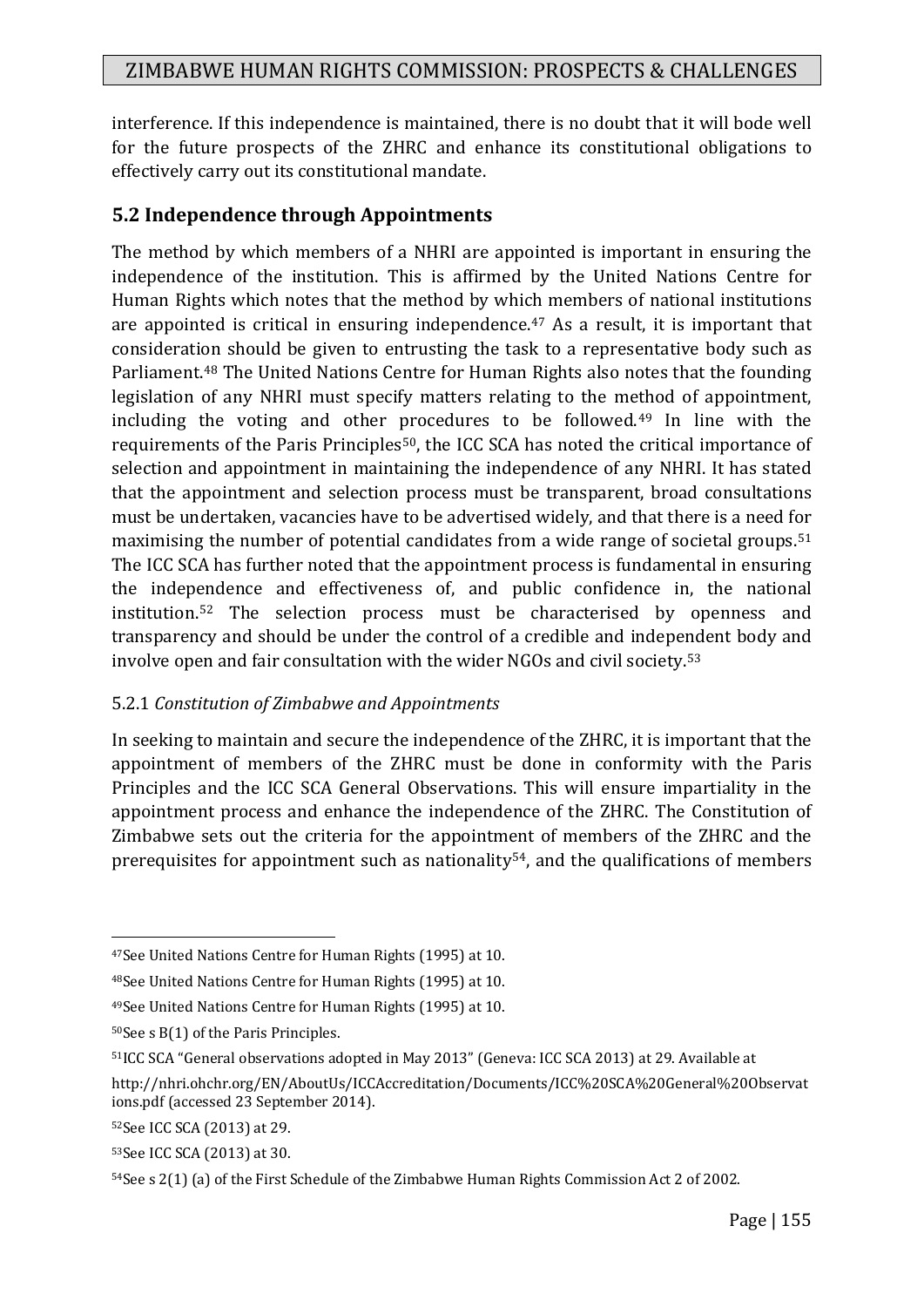of the ZHRC.[55](#page-8-0) The Constitution recognises the importance of any member of the ZHRC having extensive knowledge of human rights issues and international law. The Constitution of Zimbabwe stipulates that members of the ZHRC must be chosen for their integrity and their knowledge and understanding of, and experience in, the promotion of human rights.[56](#page-8-1) This provision is in accordance with the ICC SCA recommendations that advocate for the assessment of applicants on the basis of pre-determined, objective and publicly available criteria that promote transparency, pluralism and public confidence in the process.[57](#page-8-2)

#### 5.2.2 *Appointment of the Chairperson of the ZHRC*

In order to ensure that individuals of integrity are appointed to the ZHRC, it is crucial that impartiality is observed in the appointment process. However, the appointment process in Zimbabwe, particularly with regards to the appointment of the Chairperson of the ZHRC raises questions about its impartiality. In appointing the Chairperson of the ZHRC, the President is not bound by the advice of the Judicial Service Commission (JSC) and the Committee on Standing Rules and Orders.[58](#page-8-3) Section 242(3) of the Constitution states:

If the appointment of a chairperson to the Zimbabwe Human Rights Commission is not consistent with a recommendation of the JSC, the President must cause the Committee on Standing Rules and Orders to be informed as soon as practicable.

The Constitution is, however, silent both on why the Committee on Standing Rules and Orders must be informed in such instance and the appropriate action that the Committee has to take if such a decision is made. It seems, thus that the President is given greater powers[59](#page-8-4) in the appointment of the Chairperson of the ZHRC. The silence regarding what ought to happen if the President omits to follow the recommendations of the JSC leaves scope for partiality. Concrete provisions are thus required to negate this. There is a likelihood that such powers might be used to appoint individuals that may be partisan and who will support the ideologies of the ruling party and interfere with the independence and functioning of the Commission.

The independence of the ZHRC is arguably also less protected due to the lack of non-governmental organization (NGO) and civil society input in the appointment of the

<span id="page-8-0"></span><sup>55</sup>S 242(2) of the Constitution of Zimbabwe states: "The Chairperson of the Zimbabwe Human Rights Commission must be a person who has been qualified for at least seven years to practise as a legal practitioner in Zimbabwe."

<span id="page-8-1"></span><sup>56</sup>S 242(4) of the Constitution of Zimbabwe.

<span id="page-8-2"></span><sup>57</sup>See ICC SCA (2013) at 30.

<span id="page-8-3"></span><sup>58</sup>S 242(1)(a) of the Constitution of Zimbabwe.

<span id="page-8-4"></span><sup>&</sup>lt;sup>59</sup>It should be noted that this problem is not only unique to Zimbabwe as the same has been said about the appointment process in Uganda. Section 51(2) of the Constitution of Uganda stipulates that commissioners of the Ugandan Human Rights Commission (UHRC) are appointed by the President with the approval of Parliament. Motshekga (2002), at 78, notes that although this procedure might over the years have worked well in practice, it is however flawed as it gives the President (executive) too much influence in the appointment process. This problem is further compounded by the lack of consultation with civil society.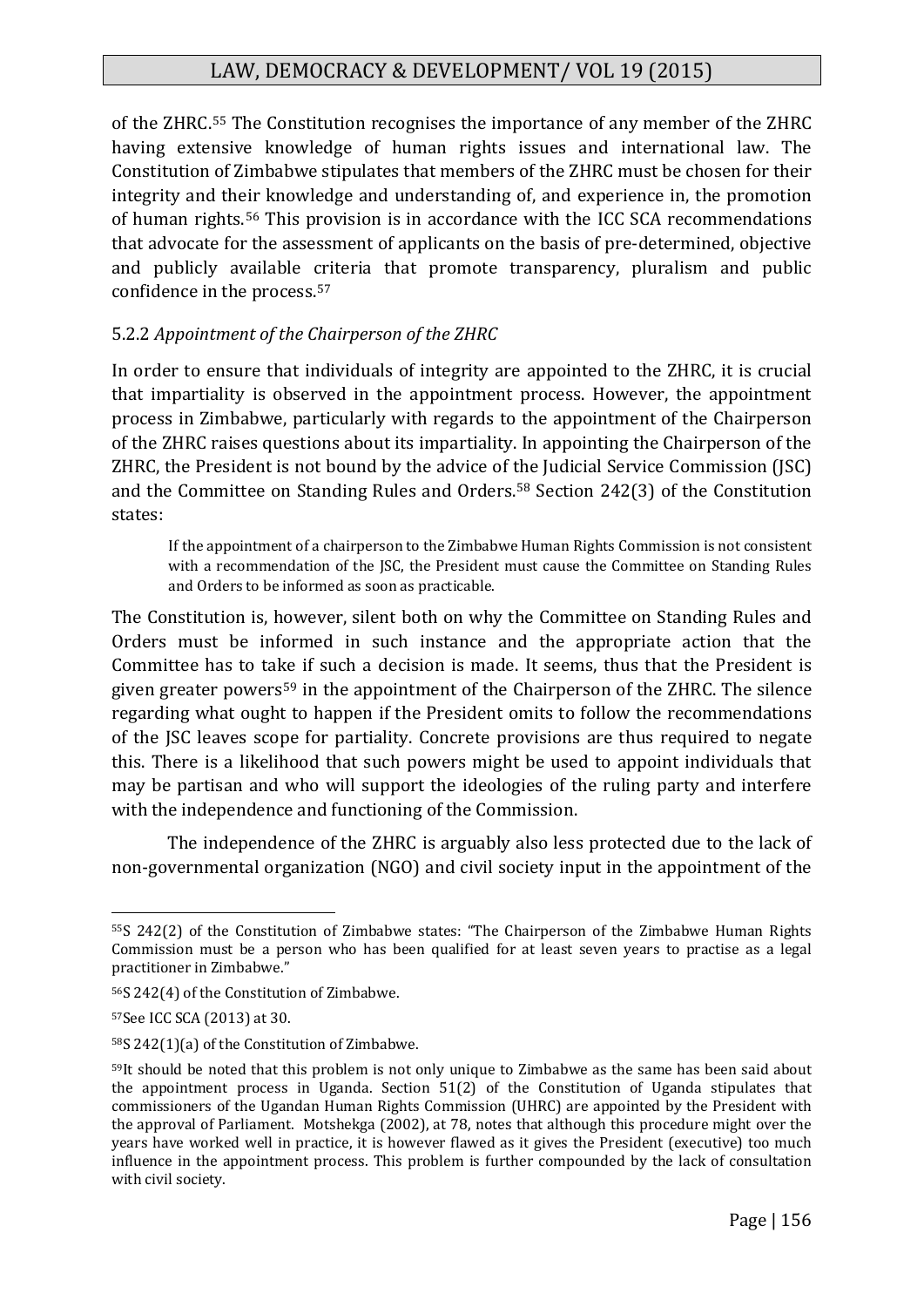Chairperson of the ZHRC. Contrary to the general observation of the ICC SCA, the Constitution does not cater for extensive consultation with members of NGOs and civil society in the appointment of the Chairperson of the ZHRC, and thus leaves the President with greater powers of appointment. Such a clause can therefore be used to intrude on the independence of the ZHRC. Perhaps the procedure adopted in Namibia where appointment of the Ombudsman (has a human rights mandate) is made by the President on the recommendation of the JSC could have been adopted.<sup>[60](#page-9-0)</sup> In South Africa, the President is bound by the recommendations of the National Assembly in the appointment of the Chairperson and Deputy Chairperson of the South African Human Rights Commission (SAHRC). Such a procedure could also have been adopted in Zimbabwe.[61](#page-9-1) Arguably this would ensure accountability and checks and balances on the powers of the President, and would assist in ensuring that the independence of the ZHRC is protected. It would also make for a democratic process and thus bolster the integrity of the office.

It should be noted that in the past the media have reported on alleged "questionable appointments." Accusations of political allegiances have been made against a former Chairperson of the ZHRC, Jacob Mudenda, whose appointment caused controversy as there were allegations that constitutional procedures were not followed in his appointment.[62](#page-9-2) His credibility was also called into q[ues](#page-9-3)tion as he was a former Governor of Matabeleland North during the *Gukurahundi*<sup>63</sup> massacres. His political allegiance to the ruling party saw him being elected as a Zimbabwe African National Union-Patriotic Front (ZANU-PF) Member of Parliament in the 2013 elections and subsequently as the Speaker of Parliament whilst holding the office of the Chairperson of the ZHRC.[64](#page-9-4) Such close ties with the ruling party and subsequent appointment to Parliament whilst still holding office at the ZHRC raise serious questions about the degree of independence of the ZHRC whilst he was in charge. These are crucial issues

<span id="page-9-0"></span><sup>60</sup>See Art 90(1) of the Constitution of Namibia. -

<span id="page-9-1"></span><sup>61</sup>See s 6(1) of the South African Human Rights Commission Act 40 of 2013. S 193(5) of the Constitution of South Africa states: "The National Assembly must recommend persons- (a) nominated by a committee of the Assembly proportionally composed of members of all parties represented in the Assembly; and (b) approved by the Assembly by a resolution adopted with a supporting vote- (i) of at least 60 per cent of the members of the Assembly, if the recommendation concerns the appointment of the Public Protector or the Auditor-General; or (ii) of a majority of members of the Assembly, if the recommendations concerns the appointment of a member of a Commission." S 193(6) states: "The involvement of civil society in the recommendation process may be provided for as envisaged in section 59(1)(a)."

<span id="page-9-2"></span><sup>62</sup>Mushava E *"*Mugabe, Tsvangirai misfire" *Newsday* 20 February 2013. Available at

http://www.newsday.co.zw/2013/02/20/mugabe-tsvangirai-misfire/ (accessed 22 August 2013). The Movement for Democratic Change led by Welshman Ncube, alleged that they were not consulted, nor was the Committee on Standing Rules and Orders consulted, in the appointment of the former Chairperson of the ZHRC. The appointment was, as a result, in violation of s237 of the Constitution of Zimbabwe.

<span id="page-9-3"></span><sup>63</sup>The *Gukurahundi* massacres took place at the height of the state of emergency and the Matebeleland civil war (*Gukurahundi*) in Zimbabwe. The *Gukurahundi* massacres resulted in thousands of individuals being killed, raped and tortured for dissident activities.

<span id="page-9-4"></span><sup>64</sup>Mushava E *"*Mugabe, Tsvangirai misfire" *Newsday* 20 February 2013. Available at

http://www.newsday.co.zw/2013/02/20/mugabe-tsvangirai-misfire/ (accessed 22 August 2013).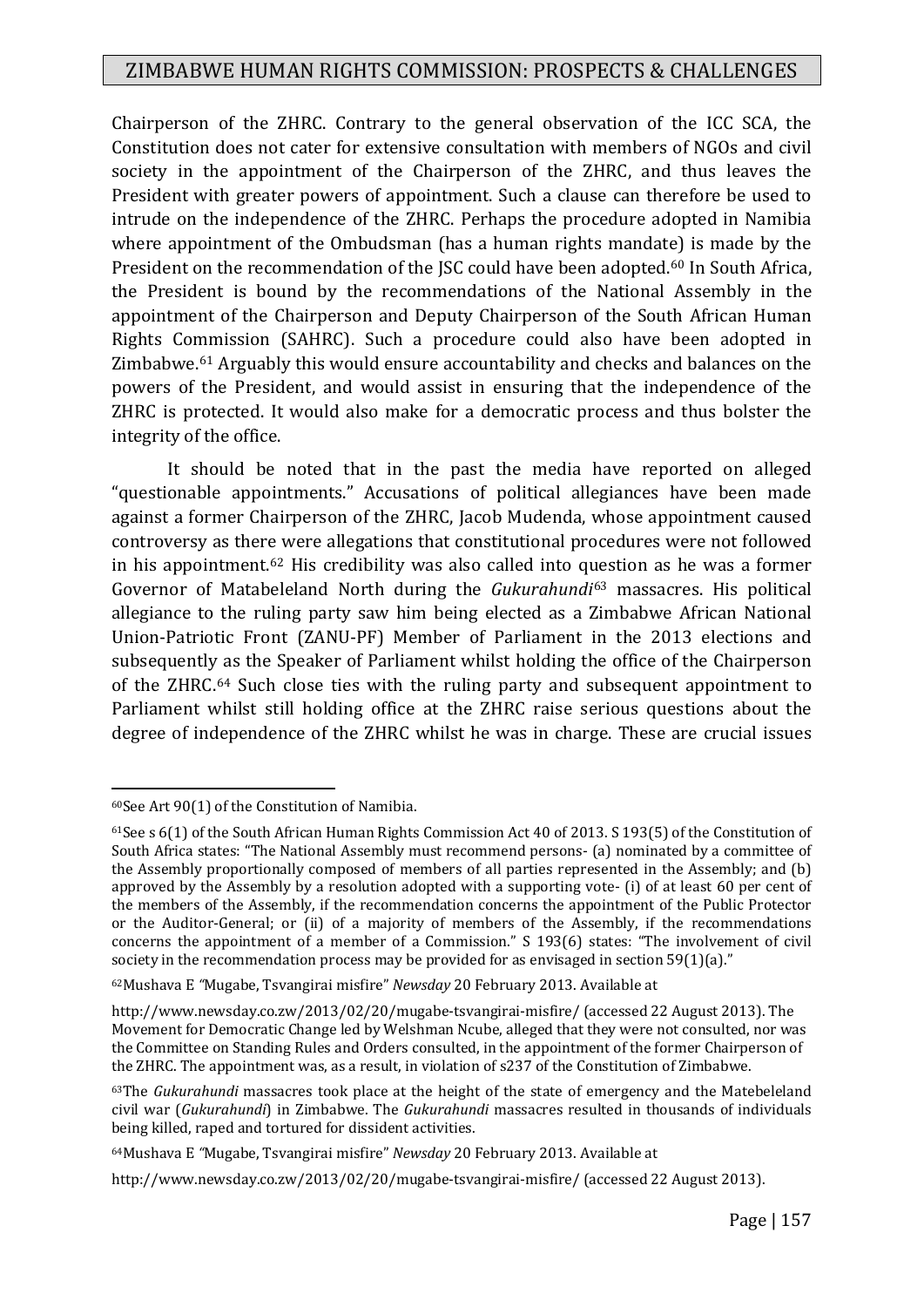that need to be addressed in order to ensure that non-political individuals who will seek to protect and preserve the independence of the Commission are appointed.

Reif is of the view that the personal character of the person(s) appointed to head a Human Rights Commission is an important contributory factor in ensuring that the institution is able to discharge its duties effectively.[65](#page-10-0) The existence of close political links with any political party poses a great risk for the politicisation of any independent commission, thus raising questions about its independence. It is important that individuals with an established history of independence from government should be appointed to head human rights institutions.[66](#page-10-1) Therefore, any future appointments to the ZHRC must ensure that individuals with credible credentials, who are fit and proper and non-partisan are appointed to head the Commission. To ensure that non-partisan individuals are appointed, it is crucial that checks and balances need to be put into place to ensure that appointments made by the President are in accordance with provisions of the Constitution relating to an independent human rights institution. This will ensure that the independence of the institution is established and that individuals are able to carry out their duties in a non-partisan manner.

#### 5.2.3 *Appointment of Other Members of the ZHRC*

The Constitution sets out a different criterion for the appointment of other members of the ZHRC. It states that eight other members of the ZHRC are appointed by the President from a list of not fewer than 12 nominees submitted by the Committee on Standing Rules and Orders.[67](#page-10-2) In line with the Paris Principles and the ICC SCA General Observations, the Constitution of Zimbabwe has put in place a selection process that seeks to ensure impartiality in the appointment of other members of the ZHRC. Section 237(1) of the Constitution states:

(1) For the purpose of nominating persons for any appointment to any independent Commission, the Committee on Standing Rules and Orders must- (a) advertise the position; (b) invite the public to make nominations; (c) conduct public interviews of prospective candidates; (d) prepare a list of the appropriate number of nominees for appointment; and (e) submit the list to the President.

The Constitution of Zimbabwe in regard to the appointment of other members of the ZHRC provides for broad consultation and participation, screening, selection, and an appointment process that seeks to promote transparency, pluralism and public confidence in the ZHRC. In line with the ICC SCA General Observations the advertising of vacancies maximises the potential number of candidates and hence promotes pluralism in the appointment process.[68](#page-10-3) The involvement of the public in the nomination process seeks to ensure that individuals of integrity and who are competent are appointed to

<span id="page-10-3"></span>68See ICC SCA (2013) at 30.

<span id="page-10-0"></span><sup>65</sup>See Reif (2000) at 24. It should also be noted that allegations of corruption and close links with the ruling party have also been levelled against Mr Jacob Mudenda. -

<span id="page-10-1"></span><sup>66</sup>See Reif (2000) at 27.

<span id="page-10-2"></span> $67$ S 242(1)(b). See also s 150(2) of the Constitution of Zimbabwe for the composition of the Committee on Standing Rules and Orders.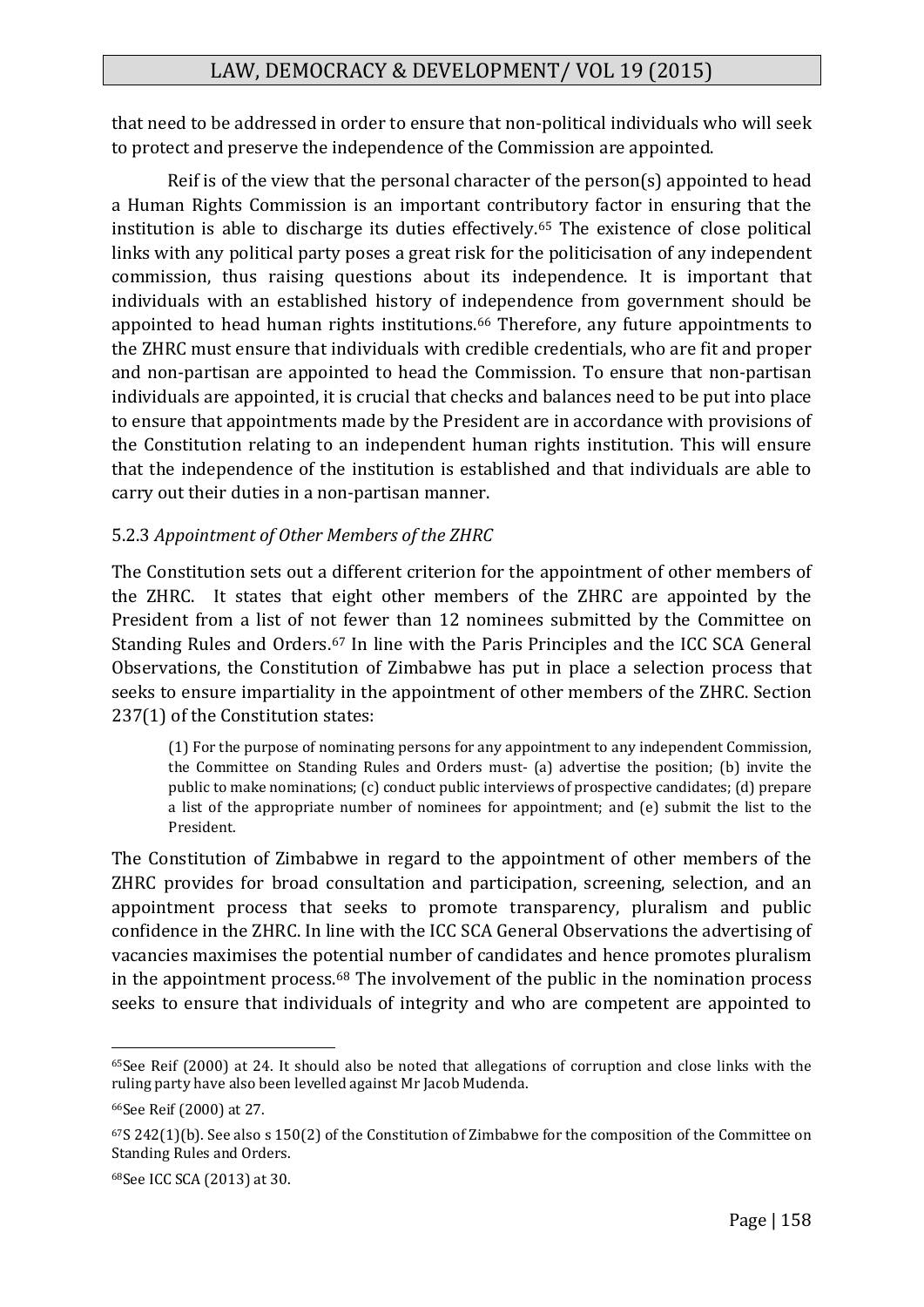serve on the Commission. The above procedure in section 237(1) of the Constitution seeks to ensure that the whole appointment process of other members of the ZHRC is transparent. The inclusion of this transparent appointment process should be applauded as it will go a long way to securing the independence of the institution. However, it is imperative that in practice such appointment process *must be* followed in order to secure the independence of the Commission.[69](#page-11-0)

#### 5.2.4 *Independence through Security of Tenure and Removal*

The ICC SCA in its General Observations has recognised the importance of security of tenure of members of an institution's governing body as a means protecting its independence.[70](#page-11-1) It has noted that secure terms of office for members is an important guarantee of their independence so that they can develop expertise and be vocal without fear of hindering future prospects. The ICC SCA General Observations also require that the dismissal of a member of NHRIs should follow all substantive and procedural requirements, as prescribed by law, and should not solely be at the discretion of the appointing authorities.<sup>[71](#page-11-2)</sup>

Pursuant to the achievement of independence the Constitution of Zimbabwe envisions that members of the ZHRC are afforded an enabling free environment to discharge their duties without any political hindrance.[72](#page-11-3) Members of the Commission are therefore required to exercise their powers without fear of dismissal or non-reappointment. The Constitution in section 320(1) deals with the conditions of service of members of independent commissions. It states that "except as otherwise provided in this Constitution, every member of a Commission is appointed for a term of five years which is renewable for one additional term only". The Zimbabwe Human Rights Commission Act, in the same manner as in other jurisdictions in Africa,<sup>[73](#page-11-4)</sup> guarantees the security of tenure of members of the ZHRC. This is so that members of the ZHRC are able to exercise their duties without any fear of being removed from office.<sup>74</sup> Commissioners thus have clearly defined terms of office in order to ensure that they discharge their duties without fear or favour.

-

<span id="page-11-2"></span>71See ICC SCA (2013) at 40.

<span id="page-11-0"></span> $69$ It should be noted that despite the existence of such appointment procedures, reports have emerged on how the process has been circumvented by the ruling party in the appointment of members of the ZHRC and other independent Commissions. Accusations have been levelled against the President for ignoring recommendations made by the Committee on Standing Rules and Orders and proceeding to appoint applicants with strong links to the ruling ZANU-PF. For more see Portal for Parliamentary Development "Zimbabwe: President subverts Gender Commission"

http://www.agora-parl.org/news/zimbabwe-president-subverts-gender-commission (accessed 11 August 2015).

<span id="page-11-1"></span><sup>70</sup>See ICC SCA (2013) at 40.

<span id="page-11-3"></span><sup>72</sup>S 235(1)(a) of the Constitution of Zimbabwe. See also s7 of the Zimbabwe Human Rights Commission Act which deals with the independence and impartiality of the Commission and Commissioners.

<span id="page-11-4"></span><sup>73</sup>See for example s10 of the Uganda Human Rights Commission Act 1997.

<span id="page-11-5"></span><sup>74</sup>See s3(1) of the First Schedule of the Zimbabwe Human Rights Commission Act 2 of 2012 which states: "A Commissioner shall hold office for a term of five years and shall be eligible for reappointment for another term of office not exceeding five years."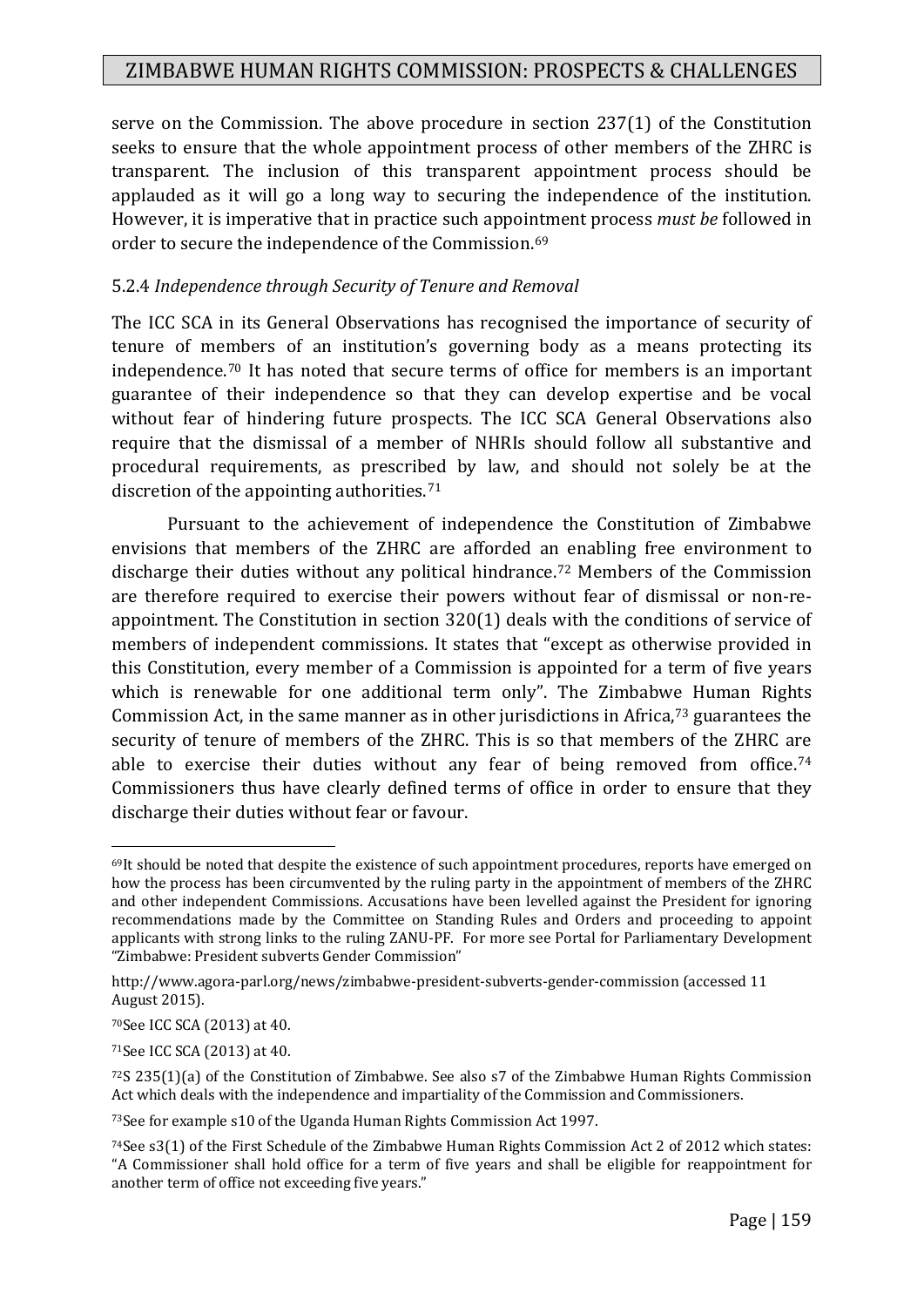More importantly, the Constitution protects members of any independent Commission from arbitrary r[em](#page-12-1)oval from office[75](#page-12-0) and members of the ZHRC are granted immunity from prosecution.76 In line with the ICC SCA General Observations, the Constitution provides that a member of the ZHRC can only be removed from office when they are unable to perform the functions of the office through either physical or mental incapacity; gross incompetence; gross misconduct; or become ineligible for appointment to the Commission.[77](#page-12-2) The Zimbabwe Human Rights Commission Act stipulates that a commissioner shall be removed from office by the President if the question of his or her removal from office has been referred to a tribunal[78](#page-12-3) and that tribunal has advised the President that he or she ought to be removed from office.<sup>[79](#page-12-4)</sup> The Commissioners enjoy a status similar to that of judges in Zimbabwe and as a result can only be removed in accordance with the removal procedure of a judge.<sup>[80](#page-12-5)</sup>

Although the Constitution and the enabling legislation seek to protect the tenure of commissioners of the ZHRC by means of strict removal provisions, there are concerns about the involvement of the President in the removal process.<sup>[81](#page-12-6)</sup> There is a possibility that independence of the Commission might be compromised in the sense that the President is given too many powers in the removal process. The President is given the powers to solely appoint members of the tribunal to hear the question of the removal of a member of the Commission.[82](#page-12-7) Since the President solely constitutes the tribunal there is a chance that political considerations may play a part in the removing of commissioners. Thus, such powers pose a threat to the independence of the ZHRC.

To secure the independence of the ZHRC, there is a need to have checks on the powers of the President in the dismissal and appointment of tribunal members. What is of concern is the exclusion of the Committee on Standing Rules and Orders, which plays a pivotal role in the appointment of commissioners in the removal process of the same

<u>.</u>

<span id="page-12-0"></span><sup>75</sup>S 237(2) of the Constitution of Zimbabwe. See also s20 of the Zimbabwe Human Rights Commission Act which deals with the removal of members of the Human Rights Commission.

<span id="page-12-1"></span><sup>76</sup>S 21 of the Zimbabwe Human Rights Commission Act states: "No legal proceedings shall lie against the Commission or any Commissioner or the Executive Secretary or any person acting under the direction of the Commission in respect of anything which is done in good faith and without gross negligence in pursuance of this Act."

<span id="page-12-2"></span><sup>77</sup>S 237(2) of the Constitution of Zimbabwe.

<span id="page-12-3"></span><sup>78</sup>According to s 20(4) of the Zimbabwe Human Rights Commission Act, the tribunal shall consist of a chairperson (a person who is or has been a judge of the Supreme Court or the High Court) and two other members appointed by the President.

<span id="page-12-4"></span><sup>79</sup>S 20(2) of the Zimbabwe Human Rights Commission Act.

<span id="page-12-5"></span><sup>80</sup>S 237(3) of the Constitution of Zimbabwe. See also s187 of the Constitution of Zimbabwe which deals with the removal procedures of judges in Zimbabwe.

<span id="page-12-6"></span><sup>81</sup>For more see Chiduza L "Towards the protection of human rights: do the new Zimbabwean constitutional provisions on judicial independence suffice?" (2014) 17(1) *PER/PELJ* 368 at 387 where concerns are expressed about the powers of the President in the removal process of judges.

<span id="page-12-7"></span> $82$ See s 20(4) of the Zimbabwe Human Rights Commission Act states: "The tribunal referred to in this section shall consist of a chairperson and two other members appointed by the President..."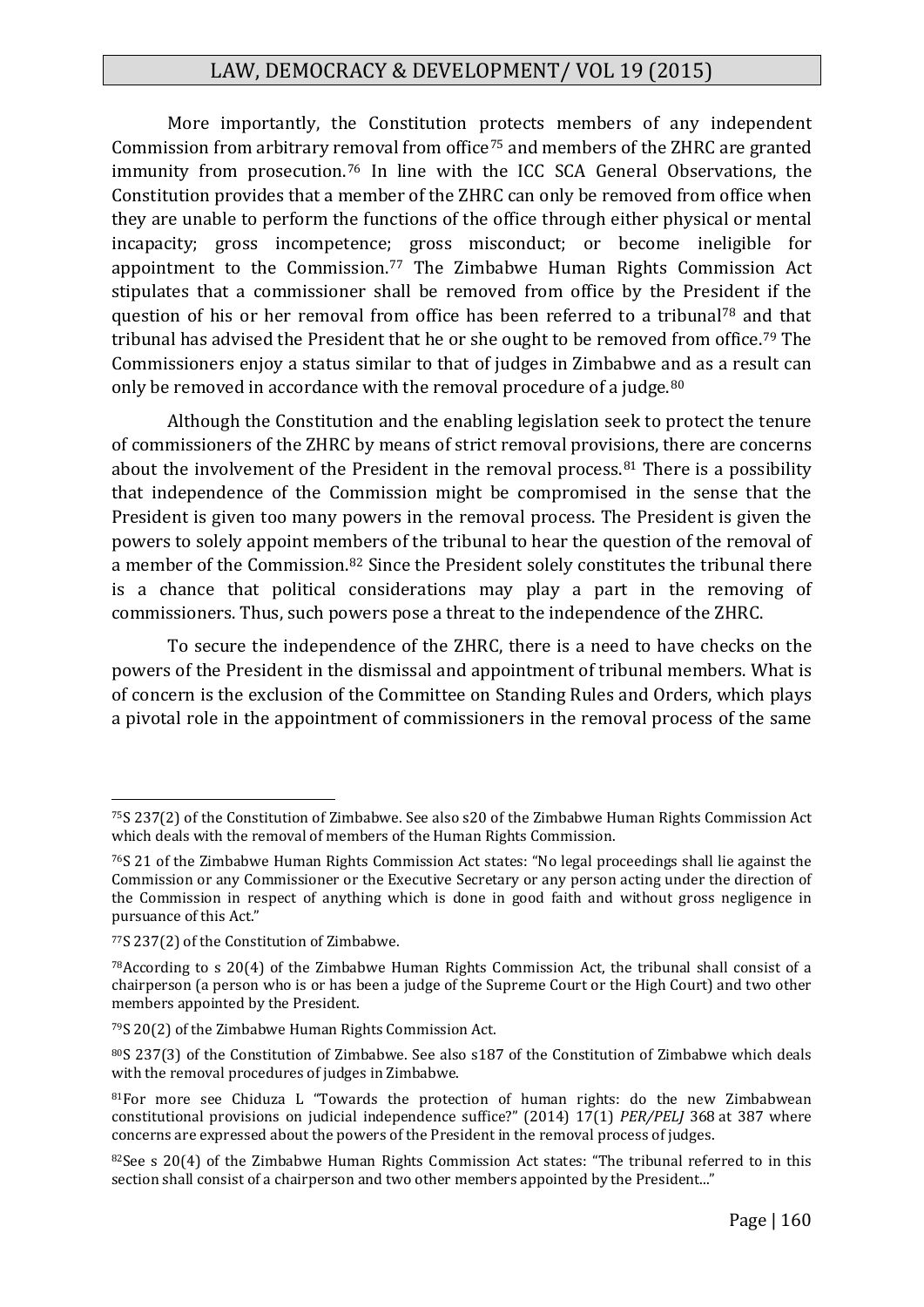commissioners.[83](#page-13-0) In order to ensure impartiality and secure the independence of the ZHRC, the Constitution could have given the Committee on Standing Rules and Orders the powers to initiate and appoint members of a tribunal that would look at the question of the removal of a commissioner. Similarly to the appointment process, the Committee on Standing Rules and Orders would then communicate the recommendations of the tribunal to the President on whether or not a commissioner ought to be removed from office. Such a process would thus ensure that impartiality is observed and also provide proper checks on the powers of the President.

The procedure adopted in South Africa is a more preferable one; there the National Assembly plays a huge role in the appointment of members of independent commissions[84](#page-13-1), and is also given a central role in the removal process. Thus section 194 of the Constitution of South Africa states:

(1) The Public Protector, the Auditor-General or a member of a Commission established by this Chapter may be removed from office only on- (a) the ground of misconduct, incapacity or incompetence; (b) a finding to that effect by a committee of the National Assembly; and (c) the adoption by the Assembly of a resolution calling for that person's removal from office; (2) (a) A resolution of the National Assembly concerning the removal from office of (a) the Public Protector or the Auditor-General must be adopted with a supporting vote of at least two thirds of the members of the Assembly; or (b) a member of a Commission must be adopted with a supporting vote of the majority of the members of the Assembly; (3) The President (a) may suspend a person from office at any time after the start of the proceedings of a committee of the National Assembly for the removal of that person; and (b) must remove a person from office upon adoption by the Assembly of the resolution calling for that person's removal.

The section above presents the role that is given to the National Assembly in the appointment and removal of members of independent institutions in South Africa. It is evident that the National Assembly is given a prominent role in the appointment and removal processes, and thus acts as a necessary check on the President in order to ensure and secure the independence of the Chapter 9 institutions. The powers of the President are thus significantly limited and are guided by the recommendations of the National Assembly. The same also applies in Namibia where the Ombudsman can only be removed from office before the expiry of his or her term by the President acting on the recommendations of the JSC.[85](#page-13-2)

#### 5.2.5 *Independence through Financial/Adequate Resources for the ZHRC*

It is important that a NHRI must have adequate resources, such as, human resources and adequate funding, in order to ensure the operational efficiency of the institution. The Paris Principles stipulate that NHRIs must be adequately funded so as to guarantee their independence. The purpose of such funding and a definition of what it entails are described by The Paris Principles as follows:

<span id="page-13-0"></span><sup>83</sup>See s 242(1)(b) for the role of the Committee on Standing Rules and Orders in the appointment process of commissioners of the ZHRC.

<span id="page-13-1"></span><sup>84</sup>See s 193(4) of the Constitution of South Africa.

<span id="page-13-2"></span><sup>85</sup> Art 94(1) of the Constitution of Namibia.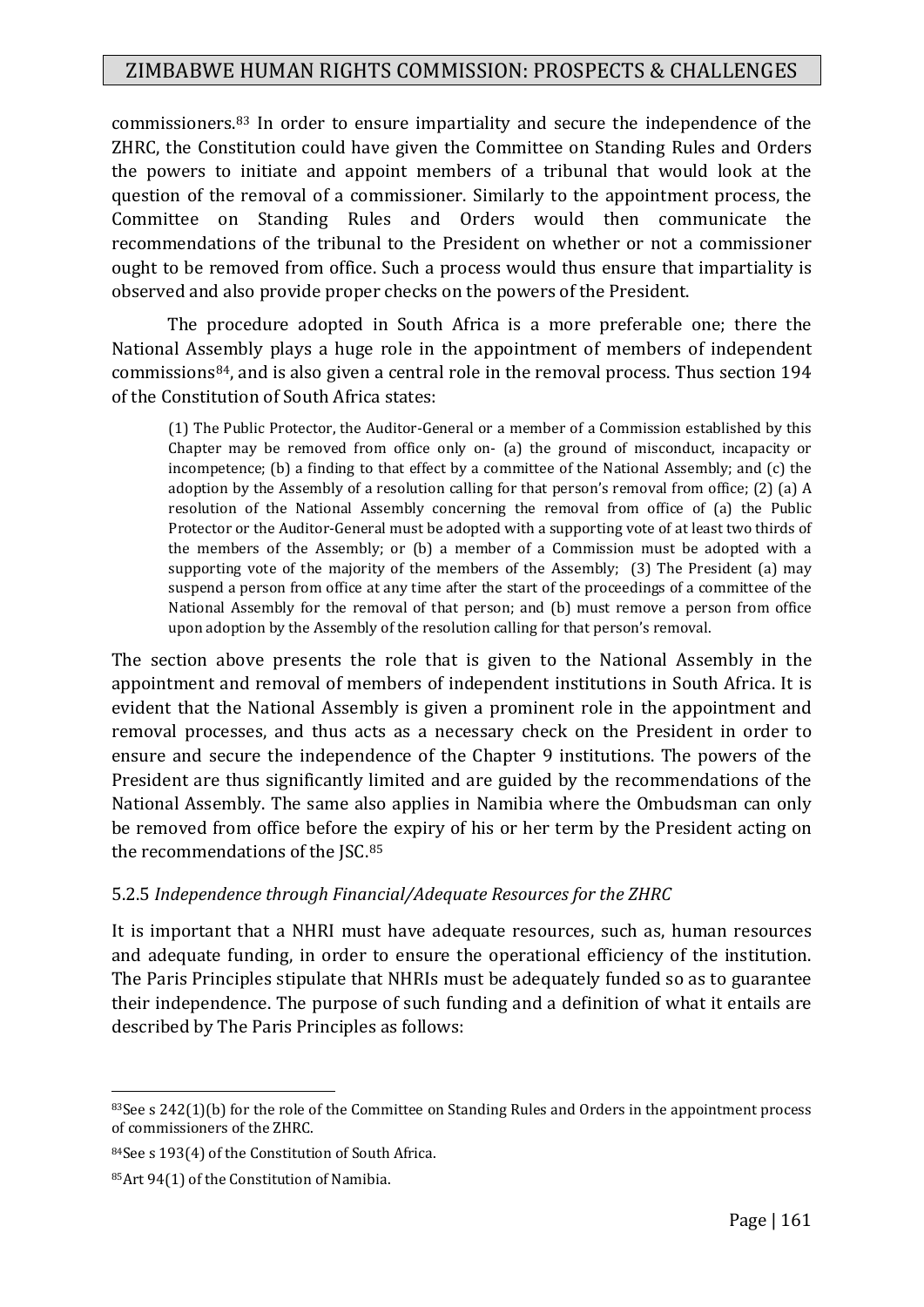The national institution shall have an infrastructure which is suited to the smooth conduct of its activities, in particular adequate funding. The purpose of this funding should be to enable it to have its own staff and premises, in order to be independent of the Government and not be subject to financial control which might affect its independence.<sup>[86](#page-14-0)</sup>

Access to adequate financial resources and the ability to have control over these resources are prerequisites for the effective operation of NHRIs. The ICC SCA notes that since the provision of adequate funding is determined in part by the national financial climate, States have the duty to protect the most vulnerable members of society, who are often the victims of human rights violations, even in times of severe resource constraints.[87](#page-14-1) In line with the Paris Principles, the ICC SCA believes that irrespective of any financial constraints, there are certain aspects of the Paris Principles requirements that must be taken into account in any particular context. These requirements are summarised thus as: (a)The need for a national human rights institution to be accessible to the public; (b) need for salaries and benefits awarded to national human rights institutions to be comparable to those of civil servants performing similar tasks in other independent institutions of the State; (c) need to establish communications infrastructure; (d) adequate public funding to perform their mandated activities; (e) external funding should not constitute the institution's core funding as it is the responsibility of the State to ensure that institution's core budget.[88](#page-14-2)

Section 322 of the Constitution of Zimbabwe stipulates that Parliament ensure that sufficient funds are appropriated to all independent Commissions to enable them to exercise their functions effectively. Section 17 of the Zimbabwe Human Rights Commission Act deals with the funding of the ZHRC. It states:

(1)The funds of the Commission shall consist of – (a) moneys appropriated by Act of Parliament for the salaries and allowances payable to and in respect of members of the Commission and the recurrent administrative expenses of the Commission; and (b) any other moneys that may be payable to the Commission from moneys appropriated for the purpose by Act of Parliament; and (c) any donations, grants, bequests or loans made by any person or organisation or any government of any country to the Commission with the approval of the Minister; and (d) any other moneys that may vest in or accrue to the Commission, whether in terms of this Act or otherwise. (2) The Commission shall apply its funds to the fulfilment of its functions…

For the ZHRC to discharge its duties effectively, the government needs to ensure that the Commission has adequate resources, its members are adequately remunerated, that the institution itself is financially independent, and that any public funds should not be under the direct control of the government. However, due to the severe economic challenges in Zimbabwe, the ability of the ZHRC to function effectively has been adversely affected over the years. Such challenges have had a negative impact on the Commission, with the former Chairperson, Reg Austin, resigning and citing operational challenges, including lack of staff, office space, and the absence of political will.[89](#page-14-3) At the

<u>.</u>

<span id="page-14-0"></span><sup>86</sup>S B(2) of the Paris Principles.

<span id="page-14-1"></span><sup>87</sup>See ICC SCA (2013) at 35.

<span id="page-14-2"></span><sup>88</sup>See ICC SCA (2013) at 34-35.

<span id="page-14-3"></span><sup>89</sup>SAPA "Zimbabwe appoints new Rights, Elections Chief" *News24* 2 February 2013.Available at http://m.news24.com/news24/Africa/Zimbabwe/Zim-appoints-new-rights-election-chiefs-20130218 (accessed 22 August 2013).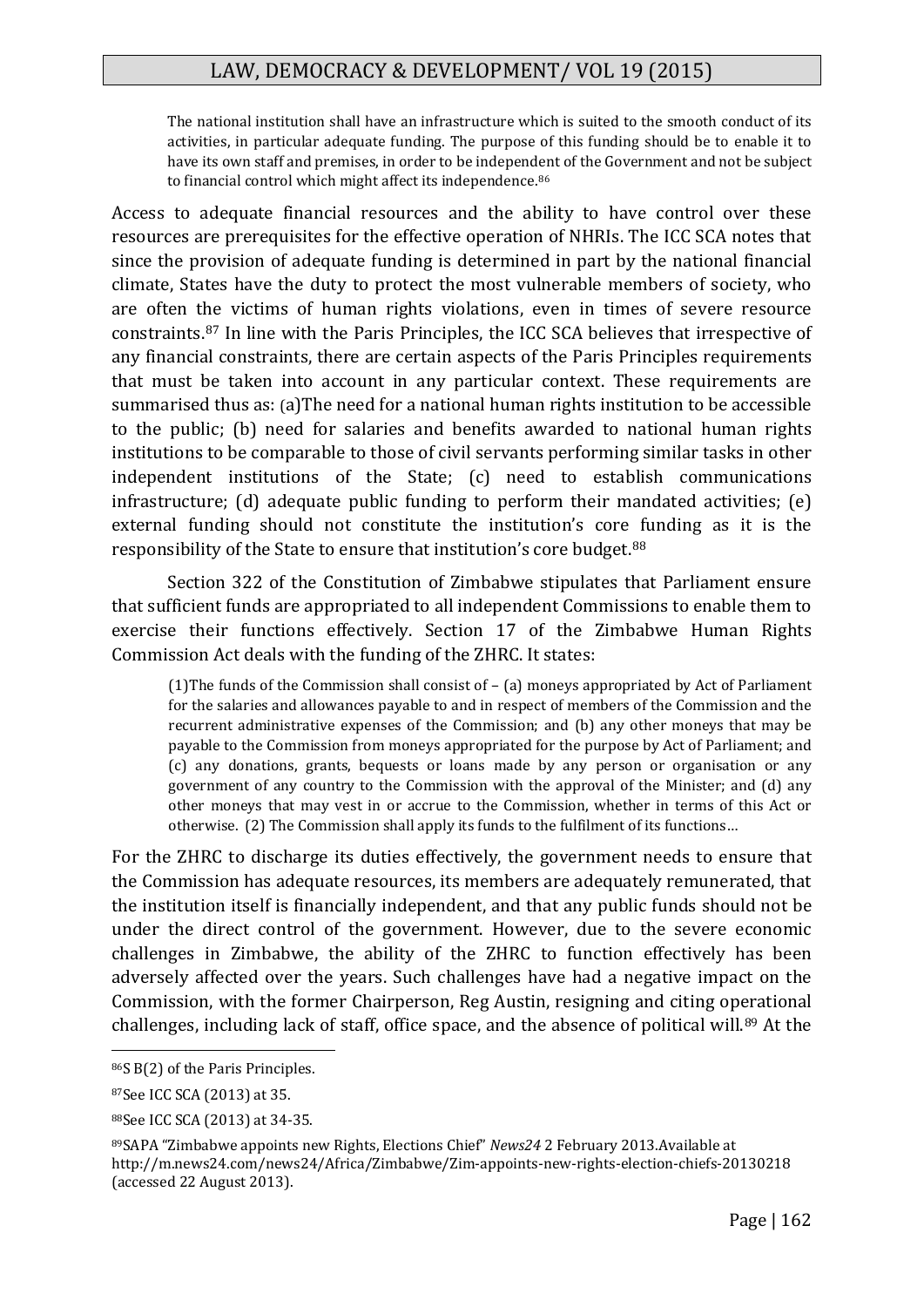time of his resignation the former commissioner also stated that the Commission had "no budget, no accommodation, no mobility, and no staff."[90](#page-15-0) In October 2014, the Chairman of the ZHRC, Elasto Mugwadi, also cited the lack of funding for the institution as a hindrance to the effective discharge of its duties.<sup>[91](#page-15-1)</sup> The Chairman noted that the Commission had received less than 10 per cent of its budgetary needs and that this had adversely affected the operational capacity of the institution.<sup>[92](#page-15-2)</sup> Donor support from the United Nations Development Fund, the European Union and the Danish Embassy has done little to ameliorate the dire financial situation of the ZHRC. Through donor support the Commission has secured offices in Harare to enable it to fully discharge its mandate.[93](#page-15-3)

It should be noted that the issue of inadequate funding is not only unique to Zimbabwe.<sup>[94](#page-15-4)</sup> Given the endemic human rights abuses in Zimbabwe it is all the more important that Zimbabwe has an effective Commission, and hence efforts need to be made by the State to ensure that the ZHRC is adequately funded.<sup>[95](#page-15-5)</sup> This will enhance its operational efficiency and independence and ensure that the institution discharges it duties without any fear or favour. There is an urgent need for the Zimbabwean government to address the issue of funding for the ZHRC in order to improve the promotion and protection of human rights.

Adequate remuneration needs to be provided in order to ensure professionalism within the institution.<sup>[96](#page-15-6)</sup> Due to the lack of resources, there have been reports that the

<span id="page-15-2"></span>92Zhangazha W "Paltry funding cripples Commissions" *Zimbabwe Independent* 24 December 2014. Available at http://www.theindependent.co.zw/2014/12/24/paltry-funding-cripples-commissions/ (accessed 10 January 2015).

<span id="page-15-3"></span>93United Nations Development Programme in Zimbabwe "Capacity building support to the Zimbabwe Human Rights Commission (ZHRC)."Available at

http://www.zw.undp.org/content/zimbabwe/en/home/operations/projects/democratic\_governance/ca pacity-building-support-to-the-zimbabwe-human-rights-commissio.html (accessed 31 July 2015).

<span id="page-15-4"></span>94A report by the SAHRC reveals that it was historically the underfunded. The limited resources have inevitably impacted on institutional performance and the realisation of the intended outcomes of the Commission. See SAHRC "Strategic Plan 2014 to 2017: Annual Performance Plan 2014/2015." Available at http://www.gov.za/sites/www.gov.za/files/SAHRC%20Strategic%20Plan%202014-

<span id="page-15-0"></span><sup>90</sup>SAPA-AFP "Zimbabwe Human Rights chief resigns in protest" *Mail and Guardian* 29 December 2012. Available at http://mg.co.za/article/2012-12-29-zimbabwe-human-rights-chief-resigns-in-protest (accessed 18 November 2014.). <u>.</u>

<span id="page-15-1"></span><sup>91</sup>Zhangazha W "Paltry funding cripples Commissions" *Zimbabwe Independent* 24 December 2014. Available at http://www.theindependent.co.zw/2014/12/24/paltry-funding-cripples-commissions/ (accessed 10 January 2015).

<sup>17%20</sup>and%20APP%202014-15a.pdf (accessed 18 November 2014). It should be noted that there are issues of inadequate funding for Human Rights Commissions in Africa. The history of the underfunding of human rights in Africa has been well documented over the years with major challenges in countries, such as, Uganda, Malawi, and Burundi.

<span id="page-15-5"></span><sup>95</sup>For example, in Africa the SAHRC is viewed as one of the most adequately funded institutions which enjoy considerable independence.

<span id="page-15-6"></span><sup>96</sup>S 320(6) of the Constitution of Zimbabwe states: "Members of Commissions are entitled to such remuneration, allowances and other benefits as may be fixed by or under an Act of Parliament and their remuneration must not be reduced during the members' tenure of office." S 320(7) of the Constitution goes on to state that ''[t]he remuneration and allowances of members of Commissions are a charge on the Consolidated Revenue Fund."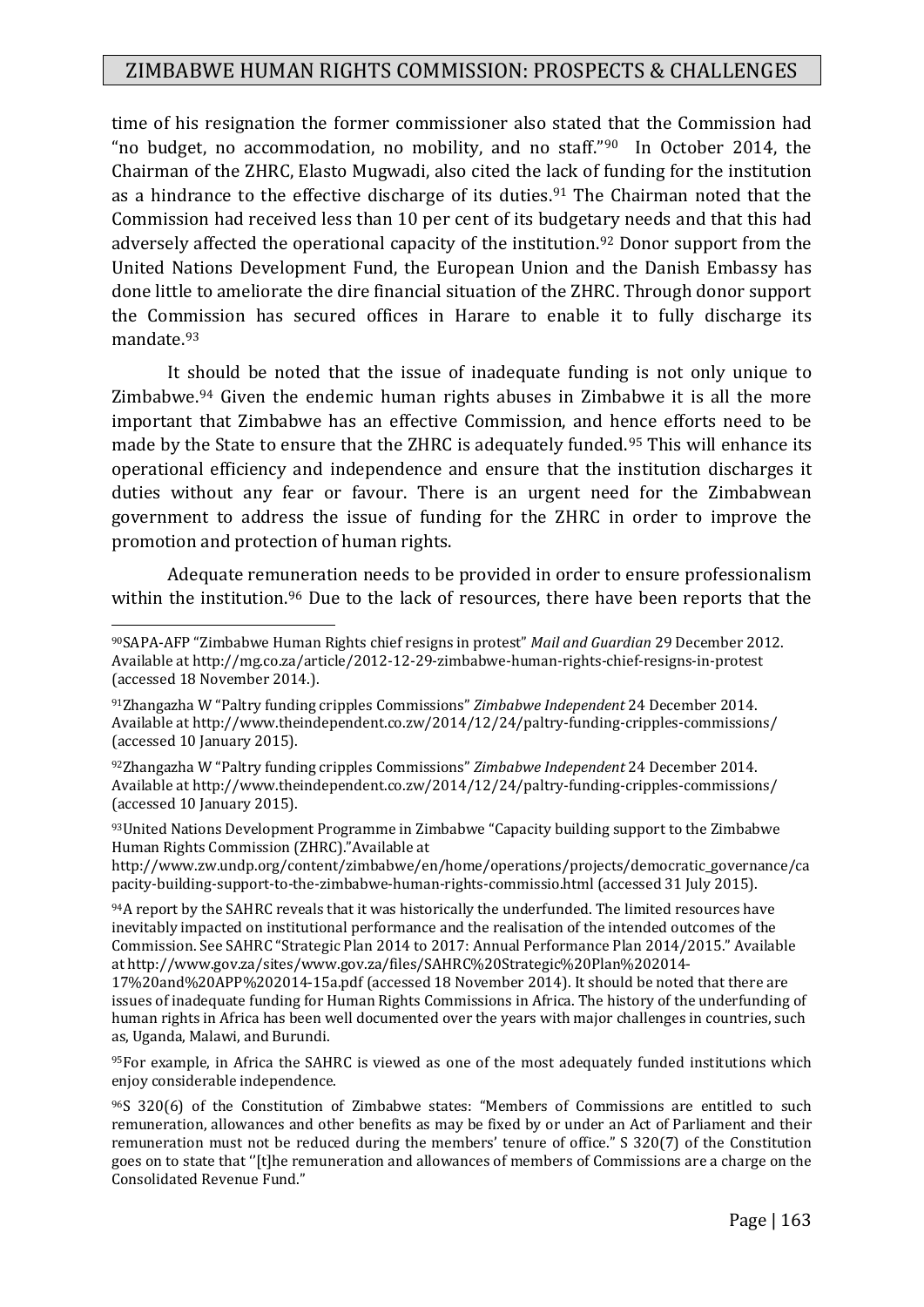Treasury has at times failed to pay the salaries of commissioners and staff on time.<sup>[97](#page-16-0)</sup> The lack of resources has also hampered the work of the Commission, and has resulted in the Commission being unable to address certain human rights issues within the country.[98](#page-16-1) Concerted efforts should be made to ensure that sufficient financial resources are made available to the Commission. Funds should therefore be made available either through local funding or through donations, grants or loans made by the government of any country in accordance with the provisions of the Zimbabwe Human Rights Commission Act.[99](#page-16-2)

However, a major stumbling block to accessing donor funds in Zimbabwe is that the approval of the Minister is required before such funds can be given to the ZHRC.<sup>[100](#page-16-3)</sup> This goes against the recommendations of the ICC SCA which is of the view that national institutions should not be required to obtain approval for external sources of funding, as this requirement may pose a threat to its independence.[101](#page-16-4) It is crucial that the ZHRC must be given autonomy to source external funding without the approval of the Minister as envisaged under the Zimbabwe Human Rights Commission Act, and that financial systems be put in place to ensure accountability through regular financial reporting. Such accountability will ensure that the external funding sourced by the ZHRC does not compromise the independence of the ZHRC.

#### **6 ACCESSIBILITY**

The ICC SCA in its General Observations has noted that the proper funding of an NHRI is crucial in ensuring the accessibility of an NHRI. This is so because funding must be provided to secure premises and any other infrastructure required for the smooth operation of the institution.[102](#page-16-5) It should be noted that accessibility is also influenced by an informed public with regards to the existence of the Commission and the projects of the Commission.[103](#page-16-6) Accessibility of an NHRI is crucial particularly for the most vulnerable sections of society, who would have particular difficulty in drawing attention to any violation of human rights. In order to increase accessibility, it is also crucial that public information about the national institution and its method of work must be

<span id="page-16-0"></span><sup>97</sup>Gumbo L "Human Rights Commission grounded" *The Herald* 23 June 2014. Available at http://www.herald.co.zw/human-rights-commission-grounded/ (accessed 18 November 2014). -

<span id="page-16-1"></span><sup>98</sup>Gumbo L "Human Rights Commission grounded" *The Herald* 23 June 2014. Available at http://www.herald.co.zw/human-rights-commission-grounded/ (accessed 18 November 2014).

<span id="page-16-2"></span><sup>99</sup>It is crucial that in line with the ICC SCA recommendations, funding from external sources, such as international partners, should not constitute the core funding of the ZHRC as it is the responsibility of the State to do so.

<span id="page-16-3"></span><sup>100</sup>See s 17(c) of the Zimbabwe Human Rights Commission Act 2 of 2012.

<span id="page-16-4"></span><sup>101</sup>See ICC SCA (2013) at 34.

<span id="page-16-5"></span><sup>102</sup>See ICC SCA (2013) at 34.

<span id="page-16-6"></span><sup>103</sup>It should be noted that in order to enhance the accessibility of any Human Rights Commission, that funding be available for public awareness campaigns and civic education campaigns.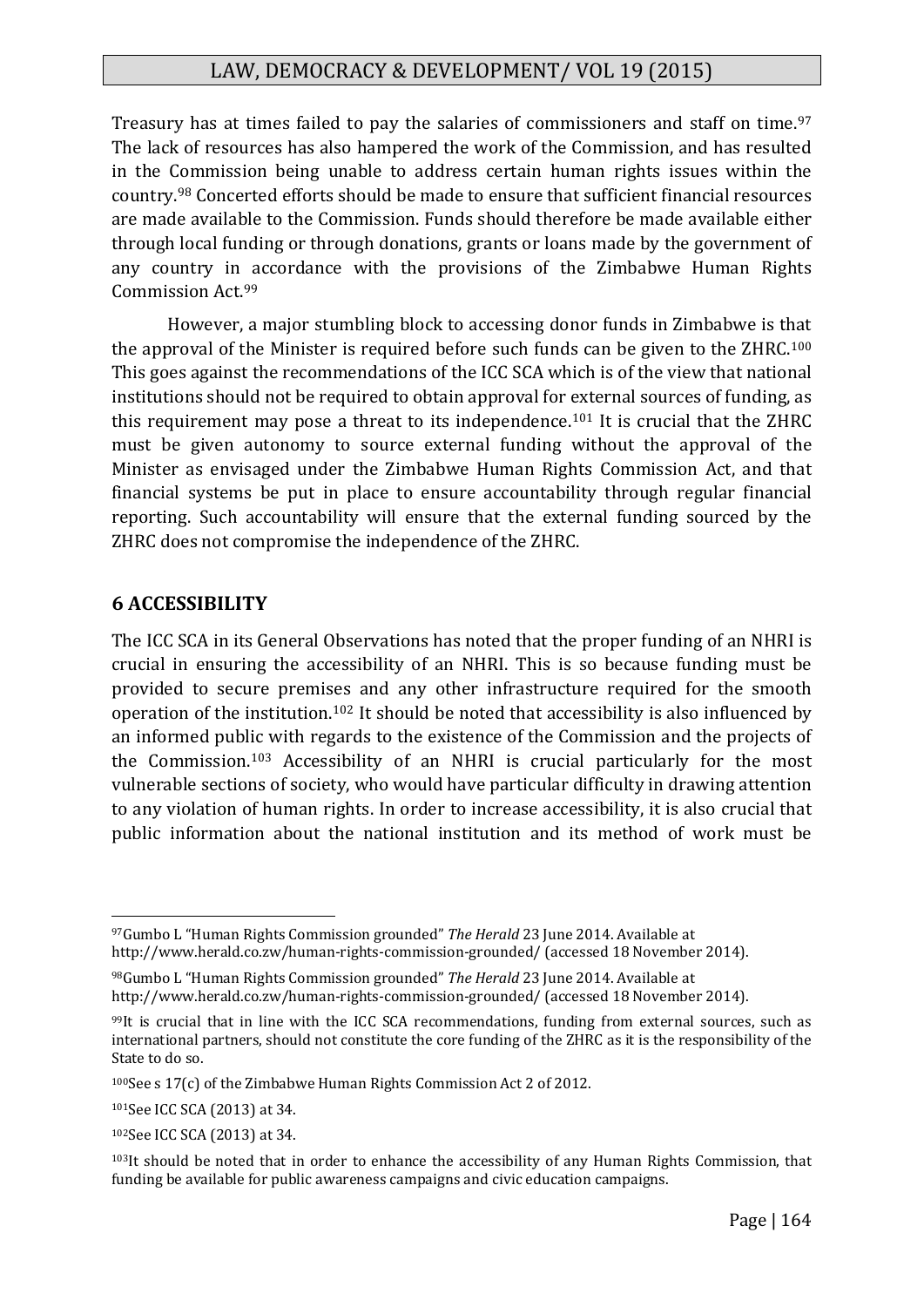accessible in print and audio in relevant languages.[104](#page-17-0) Accessibility can be improved through the opening of local offices in provinces and districts in order to ensure that victims of human rights violations are able to report such violations. The establishment of links with other human rights organisations also increases the accessibility of an NHRI as such other organisations can be used as a means of bringing forward any human rights violations. The employment of diverse staff from different cultural and ethnic backgrounds also aids in increasing accessibility of an NHRI.

The accessibility factor requires that national human rights institutions must be accessible to citizens, with the public having knowledge of the institution and its physical location, and with diversity of composition.[105](#page-17-1) The accessibility of the ZHRC is crucial in order to ensure that individuals who are exposed to human rights violations or non-fulfilment of their rights can seek redress.[106](#page-17-2) Additionally, information should be readily available about the role and purpose of any Commission. In order to enhance accessibility more provincial and district offices need to be opened across all the provinces in Zimbabwe.[107](#page-17-3) The opening of such offices should be effectively disseminated to the general populace through various forms of media. This will ensure that Zimbabweans are aware of the existence of such an institution and the purpose that it seeks to serve.

The fact that the former Chairperson of the Commission, Reg Austin, cited the lack of resources for the Commission as one of his reasons for resignation highlights the challenges that await the ZHRC with regards to it being an accessible public institution.[108](#page-17-4) It is therefore crucial that efforts should be made to make the Commission accessible and such efforts should ensure that the work of the Commission is spread across the country. This will result in the Commission being able to effectively spread its work throughout the whole country and will also aid it in effectively discharging its constitutional mandate.

It is therefore imperative that adequate resources should be made available for such effort to take place. It is also important that in order to enhance the accessibility of the Commission, the appointment of staff to the Commission should reflect the diverse cultures in Zimbabwe in order to improve accessibility of the Commission. The accessibility of the Commission countrywide will also ensure that it is able to carry out

<span id="page-17-0"></span><sup>104</sup>International Council on Human Rights *Assessing the effectiveness of national human rights institutions* (Switzerland: International Council on Human Rights Policy 2005) at 16. <u>.</u>

<span id="page-17-1"></span><sup>105</sup>See Reif (2000) at 26.

<span id="page-17-2"></span><sup>106</sup>See International Council on Human Rights (2005) at 16.

<span id="page-17-3"></span><sup>107</sup>Currently there is the Northern Regional office which caters for the Harare Metropolis, Mashonaland Central, East and West and the Manicaland provinces. The Southern office covers the Bulawayo Metropolis, Matabeleland North and South, Midlands and Masvingo provinces. See Gumbo L "Human Rights Commission grounded" The Herald 23 June 2014. Available at http://www.herald.co.zw/humanrights-commission-grounded/ (accessed 18 November 2014).

<span id="page-17-4"></span><sup>108</sup>SAPA-AFP "Zimbabwe Human Rights chief resigns in protest" *Mail and Guardian* 29 December 2012. Available at http://mg.co.za/article/2012-12-29-zimbabwe-human-rights-chief-resigns-in-protest (accessed 18 November 2014.).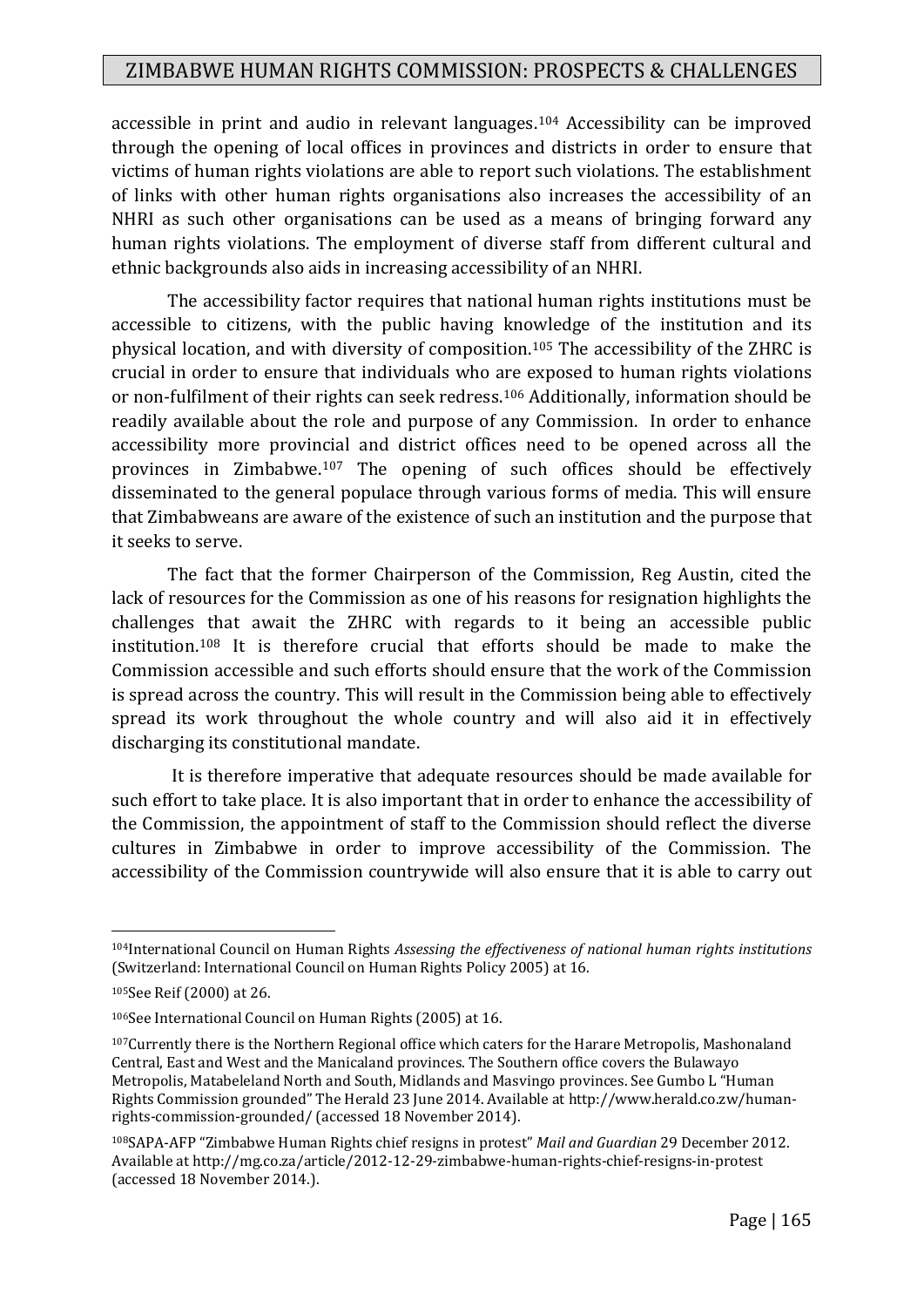general education programmes on human rights issues for the general populace.[109](#page-18-0) Such programmes will ensure that the people of Zimbabwe are made aware of human rights issues within the aim and scope of the Commission with regards to human rights promotion and protection. Such education programmes will therefore ensure that individuals know the exact steps to take when their rights are violated.[110](#page-18-1)

#### **7 MANDATE OF THE COMMISSION**

The Paris Principles recognise that for an NHRI to be effective it must enjoy a clearly defined and appropriate mandate. Such mandate will ensure that that the community it serves is aware of its functions. Sections A(1) and (2) of the Paris Principles provide that a national institution shall be given as broad a mandate as possible to promote and protect human rights. Such mandate must be clearly provided in a constitutional or legislative text and must specify the composition and sphere of competence of the institution.

The ICC SCA has further noted that all NHRIs should be legislatively mandated with specific functions to both promote<sup>[111](#page-18-2)</sup> and protect<sup>[112](#page-18-3)</sup> human rights.<sup>[113](#page-18-4)</sup> It has also gone further to note that the mandate of a national institution should be interpreted in a broad, liberal and purposive manner so as to promote a progressive definition of human rights.[114](#page-18-5) Section A(3) of the Paris Principles, which deals with the specific mandate of a national institution, states:

A national institution shall, *inter alia*, have the following responsibilities: (a) To submit to the Government, Parliament and any other competent body, on an advisory basis either at the request of the authorities concerned or through the exercise of its power to hear a matters without higher referral, opinions, recommendations, proposals and reports on any matters concerning the promotion and protection of human rights; the national institution may decide to publicise them; these opinions, recommendations, proposals and reports, as well as any prerogative of the national institution, shall relate to the following areas: (i) Any legislative or administrative provisions, as well as provisions relating to judicial organisations, intended to preserve and extend the protection of human rights; in that connection, the national institution shall examine the legislation and administrative provisions in force, as well as bills and

<span id="page-18-2"></span>111The ICC SCA understands "promotion" to include "those functions which seek to create a society where human rights are more broadly understood and respected. Such functions may include education, training, advising, public outreach and advocacy".

<span id="page-18-3"></span>112The ICC SCA understands 'protection' to include "functions that address and seek to prevent actual human rights violations. Such functions include monitoring, inquiring, investigating and reporting human rights violations, and may include individual complaint handling".

<span id="page-18-4"></span>113See ICC SCA (2013) at 12.

<u>.</u>

<span id="page-18-5"></span>114See ICC SCA (2013) at 12.

<span id="page-18-0"></span> $109$  For example in South Africa the SAHRC has its headquarters in Johannesburg as well as regional offices which has improved its accessibility to the general populace. However, concerns have been raised that the regional offices, are located in urban areas, thus putting them far from rural villages.

<span id="page-18-1"></span><sup>&</sup>lt;sup>110</sup>It should be noted that at the moment there is no clear method of case uptake by the ZHRC and hence an evaluation of the method may be needed so that such information is readily available to the public. However, it should be noted that despite this uncertainty, the ZHRC has set up the Complaints Handling and Investigations Unit which is responsible for receiving all complaints that come to the Commission. The Unit is also responsible for investigating the reported cases.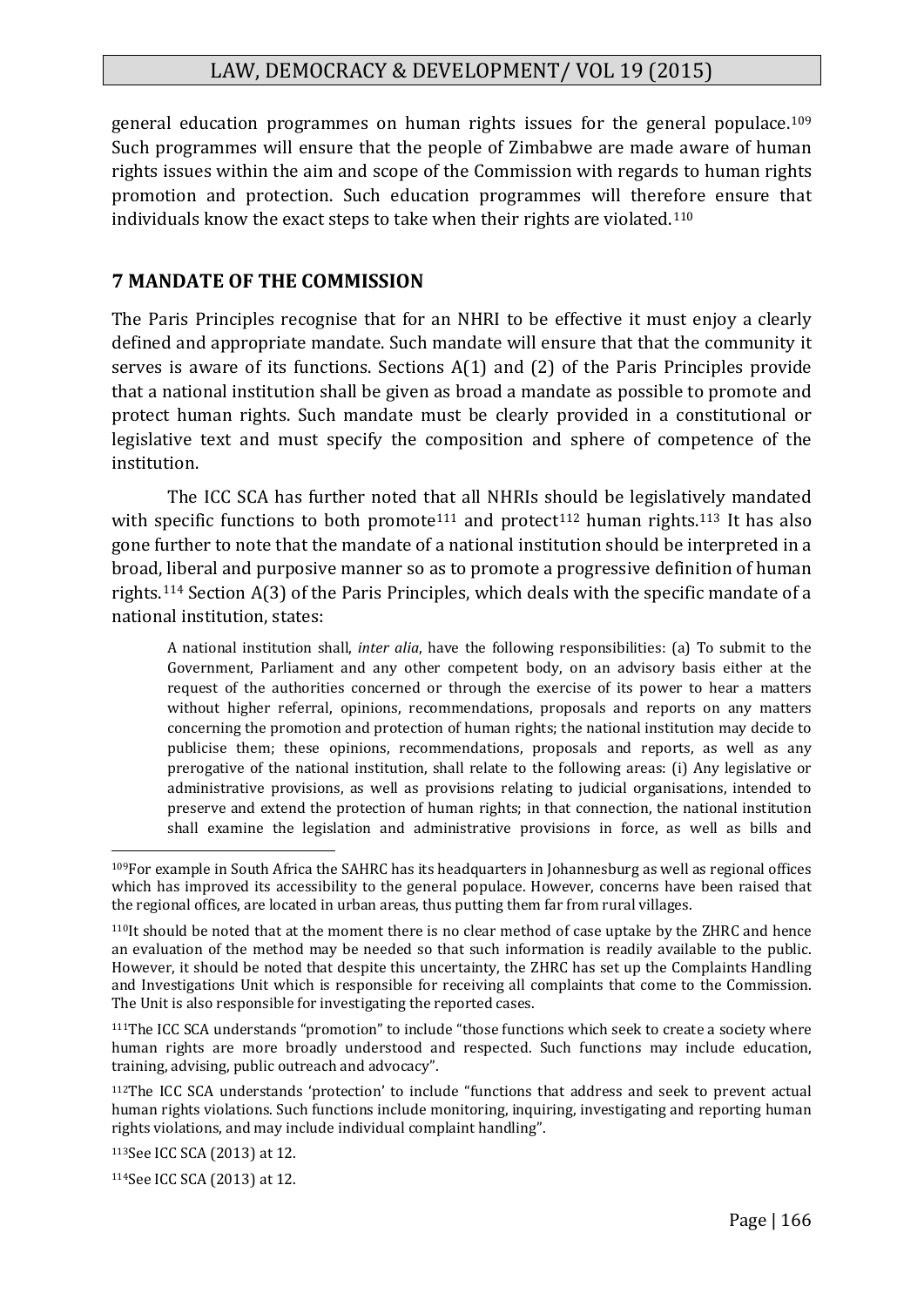proposals, and shall make such recommendations as it deems appropriate in order to ensure that these provisions conform to the fundamental principles of human rights; it shall, if necessary, recommend the adoption of new legislation, the amendment of legislation in force and the adoption or amendment of administrative measures; (ii) Any situation of violation of human rights which it decides to take up; (iii) The preparation of reports on the national situation with regard to human rights in general, and on more specific matters; (iv) Drawing the attention of the Government to situations in any part of the country where human rights are violated and making proposals to it for initiatives to put an end to such situations and, where necessary, expressing an opinion on the positions and reactions of the Government.[115](#page-19-0)

Section A(3) of the Paris Principles goes further to provide for the mandate of national institution and includes mandates such as the following:

(b) To promote and ensure the harmonisation of national legislation, regulations and practices with the international human rights instruments to which the State is a party, and their effective implementation; (c) To encourage ratification of the above-mentioned instruments or accession to those instruments, and to ensure their implementation; (d) To contribute to the reports which States are required to submit to the United Nations bodies and committees, and to regional institutions, pursuant to their treaty obligations and, where necessary, to express an opinion on the subject, with due respect to their independence; (e) To cooperate with the United Nations and any other organisation in the United Nations system, the regional institutions and the national institutions of other countries that are competent in the areas of the protection and promotion of human rights; (f) To assist in the formulation of programmes for the teaching of, and research into, human rights and to take part in their execution in schools, universities and professional circles; (g) To publicise human rights and efforts to combat all forms of discrimination, in particular racial discrimination, by increasing publi[c aw](#page-19-1)areness, especially through information and education and by making use of all press organs.  $116$ 

The ICC SCA has also endorsed the mandate under the Paris Principles and has also stated that any mandate of a national institution should include the following:

[E]xtend to the acts and omissions of both the public and private sectors; -vest the national institution with the competence to freely address public opinion, raise public awareness on human rights issues and carry out education and training programs;-provide the authority to address recommendations to *public authorities*, to analyse the human rights situation in the country, and to obtain statements or documents in order to assess situations raising human rights issues; -authorise unannounced and free access to inspect and examine any public premises, documents, equipment and assets without prior written notice; -authorise the full investigation into alleged human rights violations, including the military, police and security officers.[117](#page-19-2)

The provision of such a broad mandate will ensure that an NHRI is able to conduct its duties of promoting and protecting human rights.

#### **7.1 Mandate of Zimbabwe Human Rights Commission**

The mandate of the ZHRC is dealt with under section 243 of the Constitution of Zimbabwe. In line with the Paris Principles, the ZHRC is given a mandate to promote and protect fundamental rights. Section 243 of the Constitution of Zimbabwe states:

<span id="page-19-0"></span><sup>115</sup>S A(3) of the Paris Principles. <u>.</u>

<span id="page-19-1"></span><sup>116</sup>S A(3) of the Paris Principles.

<span id="page-19-2"></span><sup>117</sup>See ICC SCA (2013) at 13.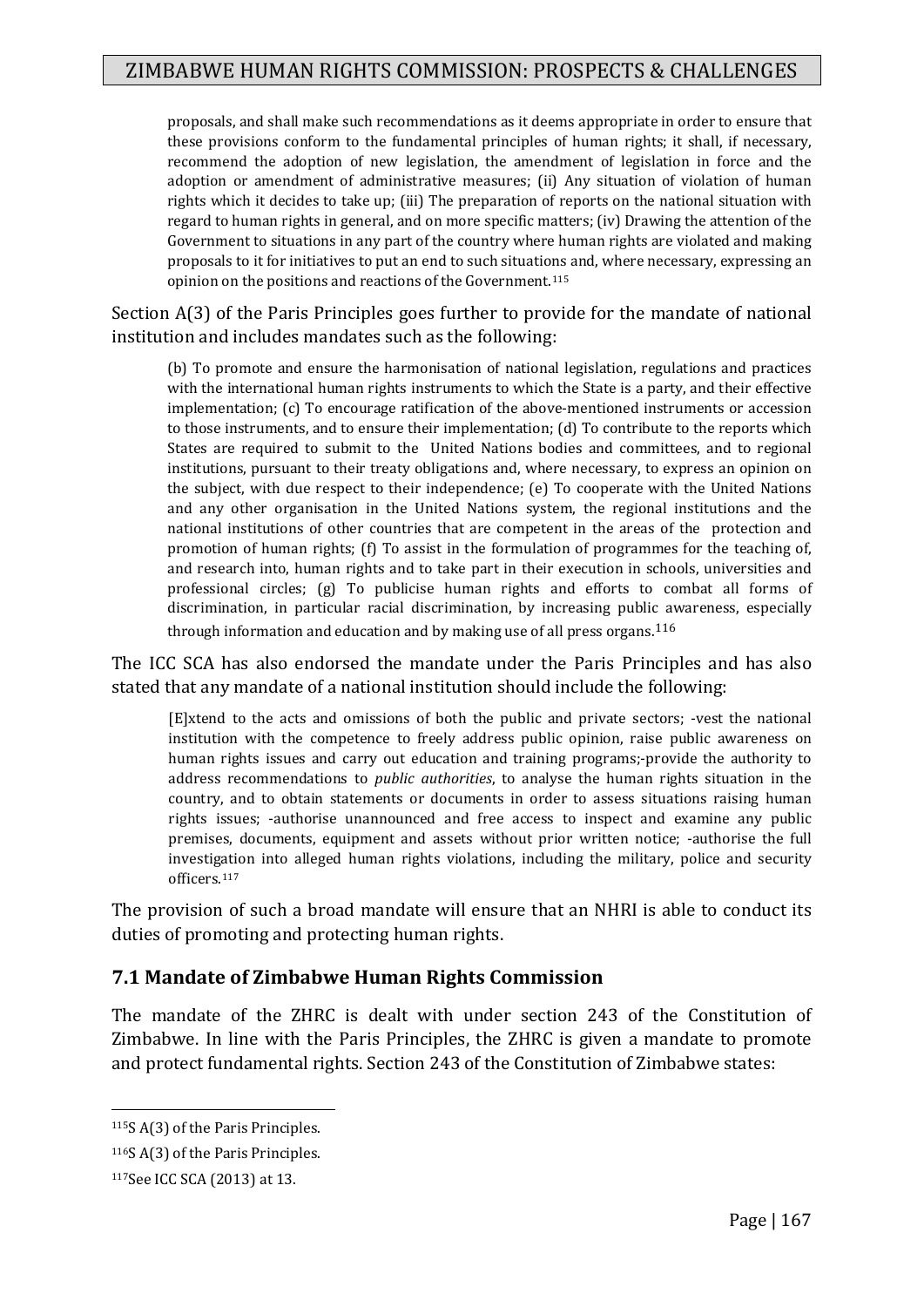(1) The Zimbabwe Human Rights Commission has the following functions- (a) to promote awareness of and respect for human rights and freedoms at all levels of society; (b) to promote the protection, development and attainment of human rights and freedoms; (c) to monitor, assess and ensure observance of human rights and freedoms; (d) to receive and consider complaints from the public and to take such action in regard to the complaints as it considers appropriate; (e) to protect the public against abuse of power and maladministration by Sate and public institutions and by officers of those institutions; (f) to investigate the conduct of any authority or person, where it is alleged that any of the human rights and freedoms set out in the Declaration of Rights has been violated by the authority or person; (g) to secure appropriate redress, including recommending prosecution of offenders, where human rights or freedoms have been violated; (h) to direct the Commissioner-General of Police to investigate cases of suspected criminal violations of human rights or freedoms and to report to the Commission on the results of such investigation; (i) to recommend to Parliament effective measures to promote human rights and freedoms; (j) to conduct research into issues relating to human rights and freedoms and social justice; and (k) to visit and inspect-(i) prisons, places of detention, refugee camps and related facilities; and (ii) places where mentally disordered or intellectually handicapped persons are detained; in order to ascertain the conditions under which persons are kept there, and to make recommendations regarding those conditions to the Minister responsible for administering the law relating to those places. (2) The Commissioner-General of Police must comply with any directive given to him or her by the Zimbabwe Human Rights Commission under subsection (1) (h).

Section 4 of the Zimbabwe Human Rights Commission  $Act^{118}$  $Act^{118}$  $Act^{118}$  also deals with the functions of the ZHRC. It states:

In addition to the functions and powers set out in section  $100R(6)$  and  $(7)^{119}$  $(7)^{119}$  $(7)^{119}$  of the Constitution, the Commission shall have the following functions and powers- (a) to conduct investigations on its own initiative or on receipt of complaints; (b) to visit and inspect prisons, places of detention, refugee camps and related facilities in order to ascertain the conditions under which inmates are kept there, and to make recommendations regarding those conditions to the Minister responsible for administering the law relating to those places or facilities; (c) to visit and inspect places where mentally disordered or intellectually handicapped persons are detained under any law in order to ascertain the conditions under which those persons are kept there, and to make recommendations regarding those conditions to the Minister responsible for administering the law relating to those places; and (d) to ensure and provide appropriate redress for the violations of human rights and for injustice; (e) to co-operate with human rights institutions belonging to international, continental or regional organisations of which Zimbabwe is a member.

In accordance with the Paris Principles and the ICC SCA recommendations, the Constitution of Zimbabwe grants the ZHRC a broader mandate<sup>[120](#page-20-2)</sup> with regards to the protection and promotion of human rights. In accordance with the Paris Principles, the Commission is mandated to receive complaints on any alleged human rights violations in the country.[121](#page-20-3) The mandate of the ZHRC is comparable to the mandate of the SAHRC

<u>.</u>

<span id="page-20-0"></span><sup>118</sup>Act 2 of 2012.

<span id="page-20-1"></span><sup>&</sup>lt;sup>119</sup>The sections referred to here are those of the Lancaster House Constitution which has since been replaced. There is a need therefore for the legislature to amend this provision and bring it in line with the provisions in the new Constitution.

<span id="page-20-2"></span><sup>120</sup>The broad mandate of the ZHRC will ensure that there are no jurisdictional conflicts with other State institutions, and also ensure that the police and other security forces, and prisons which are often sources of human rights problems are included within the jurisdiction of the institution.

<span id="page-20-3"></span><sup>121</sup>See s 243(1)(d) of the Constitution of Zimbabwe.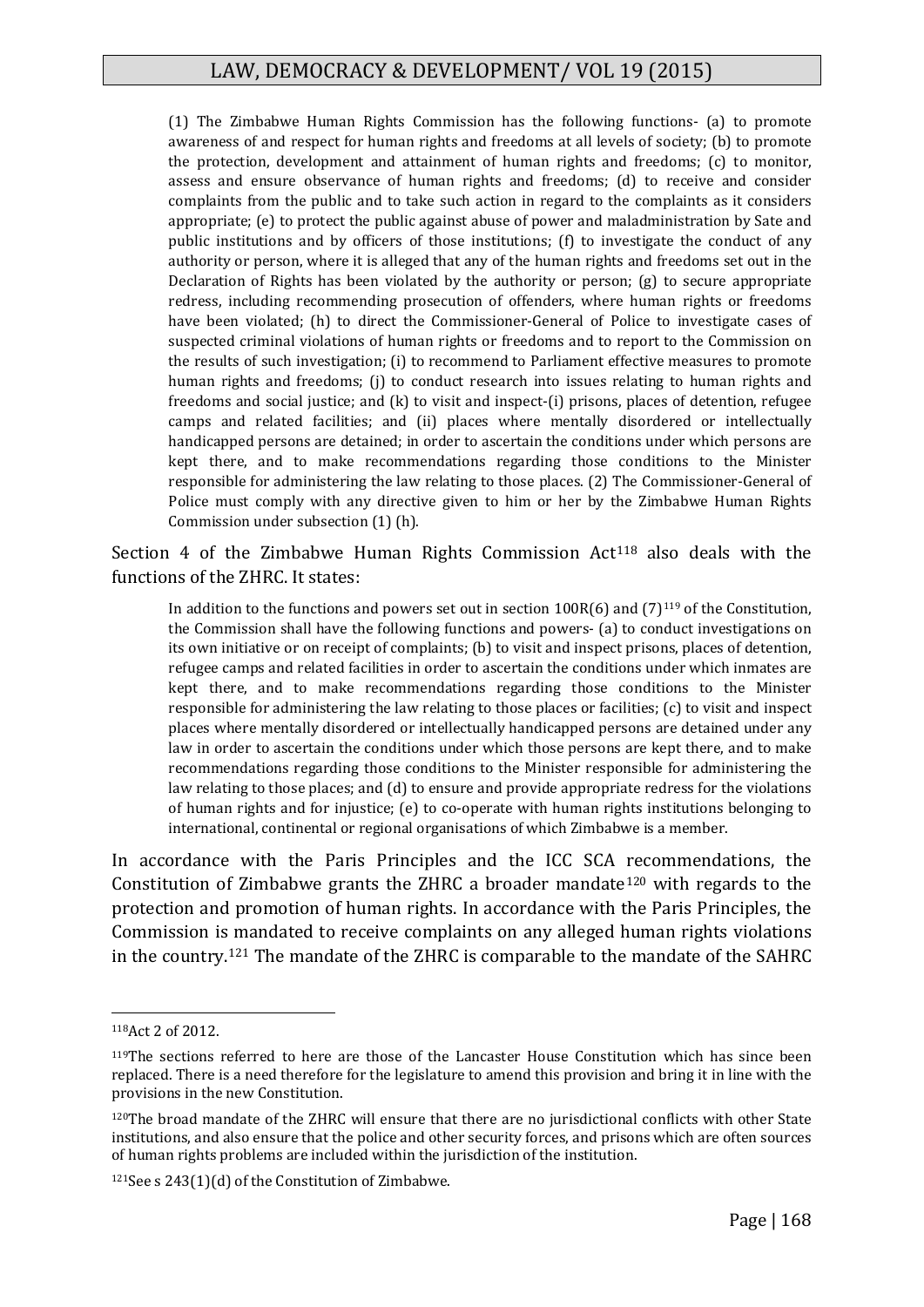which is also conferred a broad mandate to ensure the effective promotion and protection of human rights in South Africa.[122](#page-21-0)

The ZHRC is empowered to be the driving force in human rights education. The Commission is also mandated with investigating the conduct of any person or authority, where it is alleged that any of the rights and freedoms set out in the Declaration of Rights have been violated.[123](#page-21-1) The Commission is given the powers to gather information and evidence, and in the process of gathering such, the Commission is given a number of powers which include: requiring witnesses to appear before it<sup>[124](#page-21-2)</sup>, an[d th](#page-21-3)e power to visit all places of detention to ascertain the conditions of such places.125 In addition the Commission is mandated with securing the appropriate redress for complaints and recommend the prosecution of offenders, where human rights have been violated.[126](#page-21-4) The Commission can also recommend the payment of compensation to individuals who are victims of human rights violations; and recommend that individuals seek redress in a court of law. The broader powers that are given to the Commission will therefore enable it to deal with individual cases and also ensure that violations of human rights are addressed. The constitutional guarantee of such powers will further enhance the promotion and protection of human rights and further ensure that the Commission is able to discharge its duties efficiently.

It is crucial to note that the bro[ade](#page-21-6)ning of the rules of standing<sup>[127](#page-21-5)</sup> and the provision for the *amicus curiae* procedure<sup>128</sup> have laid a solid platform for the ZHRC to be actively involved in the promotion and protection of human rights. The ZHRC should gain inspiration from the SAHRC which has over the years successfully acted as *amicus curiae* in a number of cases in South Africa, thus strengthening the culture of human rights protection.[129](#page-21-7) It should be noted that it is crucial that the government of Zimbabwe must ensure that adequate funding is given to the ZHRC so as to ensure that the institution is able to discharge its mandate effectively. The current underfunding of the institution and the lack of resources will greatly hamper the effectiveness of the institution which will lead to lack of public confidence in the ZHRC.

<u>.</u>

<span id="page-21-0"></span><sup>122</sup>S 184 of the Constitution of South Africa deals with functions of the SAHRC. It states: "(1) The South African Human Rights Commission must: (a) promote respect for human rights and a culture of human rights; (b) promote the protection, development and attainment of human rights; and (c) monitor and assess the observance of human rights in the Republic. (2) The South African Human Rights Commission has the powers, as regulated by national legislation, necessary to perform its functions, including the power: (a) to investigate and to report on the observance of human rights; (b) to take steps to secure appropriate redress where human rights have been violated; (c) to carry out research; and (d) to educate.' See also s13 of the South African Human Rights Commission Act 40 of 2013 which deals further with the powers and functions of the SAHRC.

<span id="page-21-1"></span><sup>123</sup>See s 243 (1) (e) of the Constitution of Zimbabwe.

<span id="page-21-2"></span><sup>124</sup>See s 241 of the Constitution of Zimbabwe.

<span id="page-21-3"></span><sup>&</sup>lt;sup>125</sup>See ss  $243(1)(k)(i)$  and (ii) of the Constitution of Zimbabwe.

<span id="page-21-4"></span><sup>&</sup>lt;sup>126</sup>See s243(1)(g) of the Constitution of Zimbabwe.

<span id="page-21-5"></span><sup>127</sup>S 85 (1) of the Constitution of Zimbabwe.

<span id="page-21-6"></span><sup>128</sup>See s 85(3) of the Constitution of Zimbabwe.

<span id="page-21-7"></span><sup>129</sup>See the case of *Government of Republic of South Africa & others v Grootboom and Others* 2000 (11) BCLR 1169 (CC).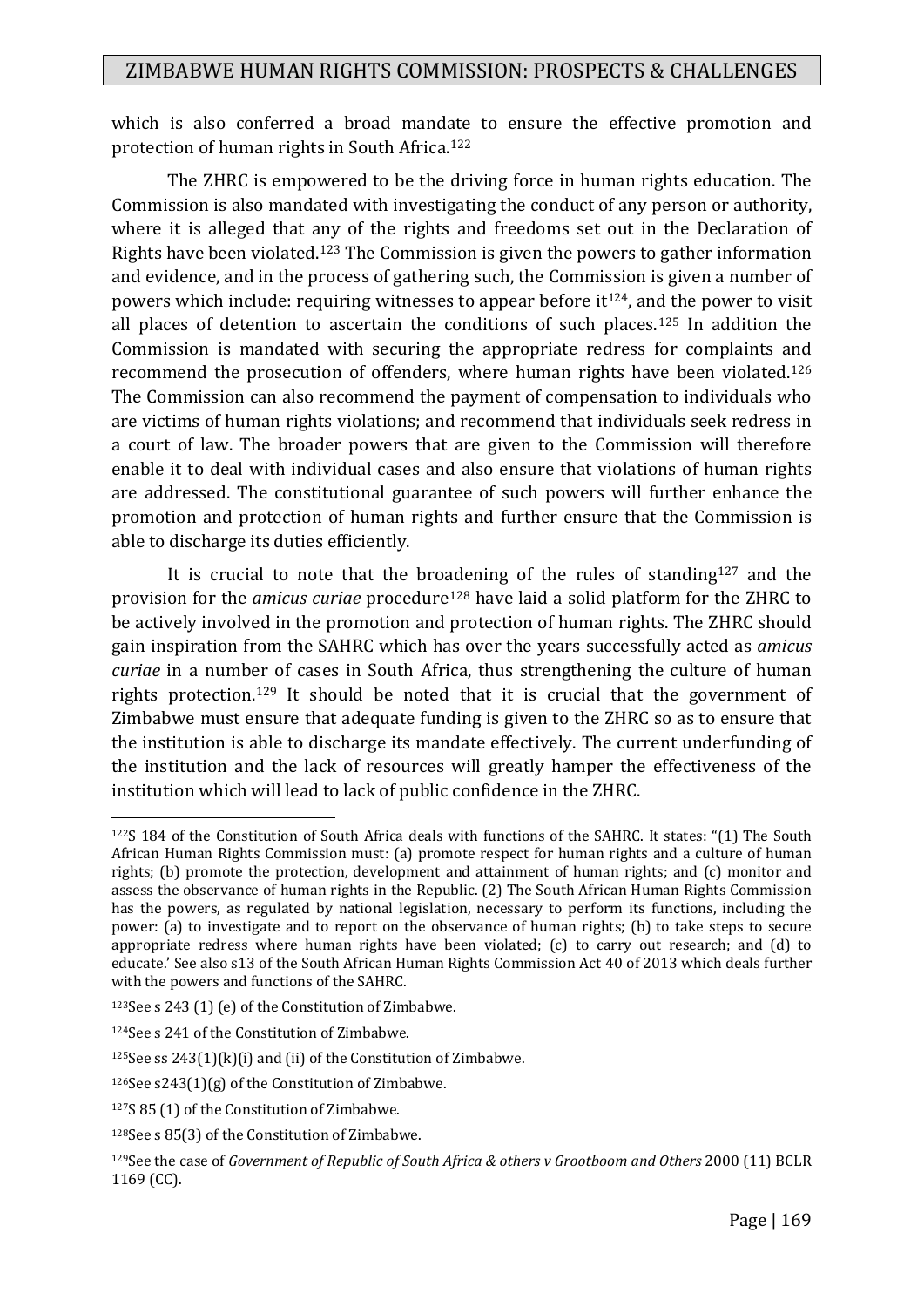#### **8 ACCOUNTABILITY**

The Paris Principles require that NHRIs should be responsible for the submitting to government, Parliament and any other competent body, reports on any matters concerning the promotion and protection of human rights.[130](#page-22-0) In accordance with the Paris Principles such reports shall relate to: recommendations on the creation or amendment of any legislative or administrative provisions, including Bills and proposals; any situation of violation of human rights; human rights in general and on more specific matters; and proposals to put an end to human rights violations, and its opinion on the proposals and reaction of government to these situations.[131](#page-22-1) The ICC SCA has furthermore noted that such reports and accountability of an NHRI serve to highlight key developments in the human rights situation in a country and provide a public account and effectiveness of an NHRI.[132](#page-22-2)

The ICC SCA has also reiterated the importance of the enabling legislation of a NHRI establish a process whereby the institution's reports are required to be widely circulated, discussed and considered by the legislature.[133](#page-22-3) As such it is important that a NHRI should table its reports directly in the legislature so as to promote action on such reports.[134](#page-22-4) It is also crucial to note that these reports bear much significance for a NHRI to be accredited or re-accredited by the ICC SCA.

It has been noted that the submission of reports by a NHRI seeks to ensure the accountability of the institution. The accountability of any independent institution dealing with human rights is essential in ensuring the effectiveness of such institution in the promotion and protection of human rights. Accountability is usually implemented by imposing a legal duty on the institutions to regularly report on their work to a State body directly (Parliament or Parliamentary Committees). Reif emphasises the point that accountability to the public is also essential and can be carried out by ensuring that annual and special reports are distributed in the public sphere and through the regular communication between the institution and complainants during investigations.[135](#page-22-5)

In seeking to enhance the accountability of the ZHRC, section 323 of the Constitution of Zimbabwe states:

(1) Every Commission must submit to Parliament, through the responsible Minister, an annual report describing fully its operations and activities, the report being submitted not later than the end of March in the year following the year to which the report relates. (2) An Act of Parliament may require a Commission to submit further reports in addition to the annual report specified in subsection (1), and may prescribe the way in which such reports are to be submitted.

<span id="page-22-0"></span><sup>130</sup>S A(3)(a) of the Paris Principles. -

<span id="page-22-1"></span><sup>131</sup>S A(3)(a) of the Paris Principles.

<span id="page-22-2"></span><sup>132</sup>See ICC SCA (2013) at 37.

<span id="page-22-3"></span><sup>133</sup>See ICC SCA (2013) at 37.

<span id="page-22-4"></span><sup>134</sup>See ICC SCA (2013) at 37.

<span id="page-22-5"></span><sup>135</sup>See Reif (2000) at 27.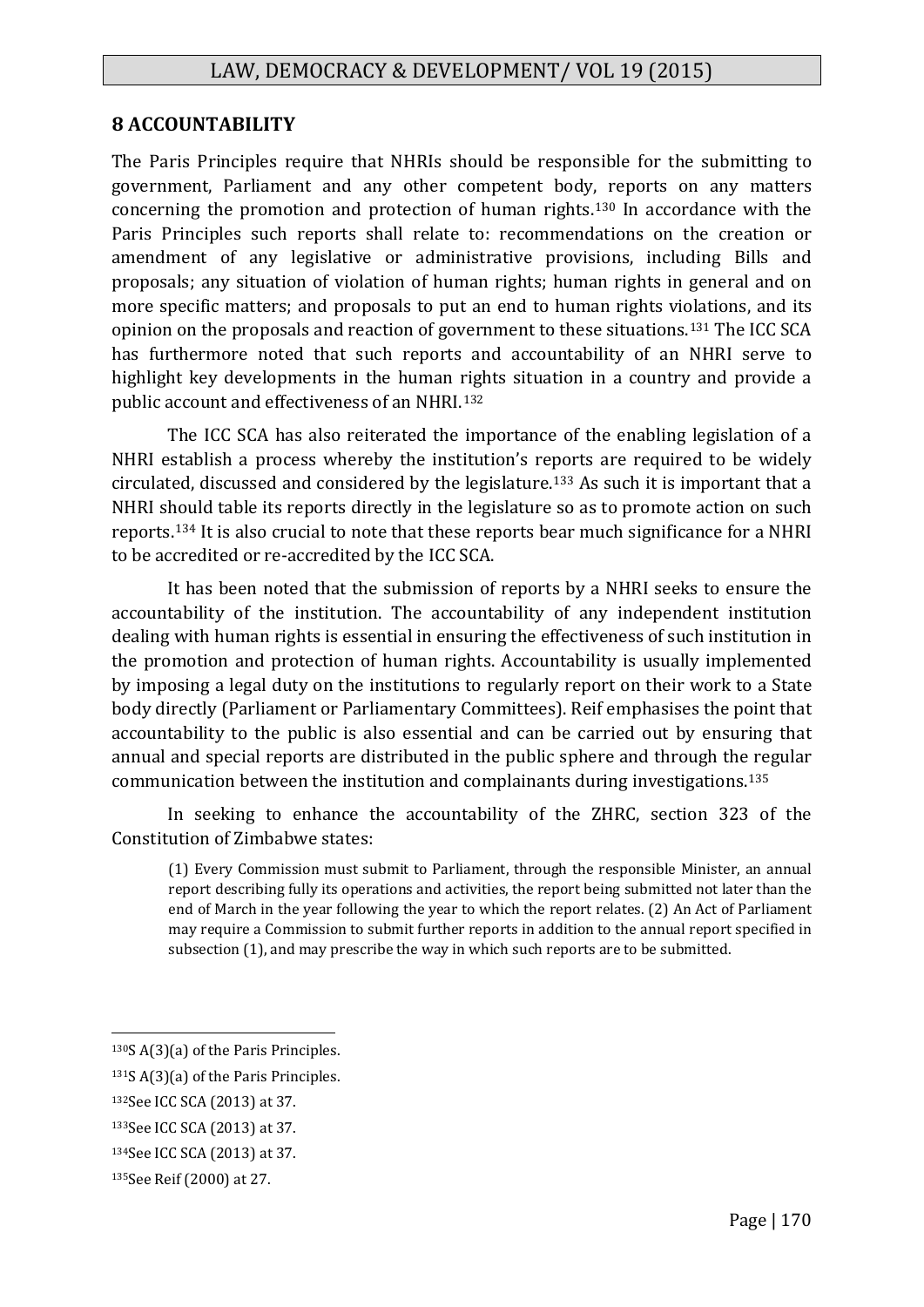#### Section 244 of the Constitution further provides:

(1) The Zimbabwe Human Rights Commission may require any person, institution or agency, whether belonging to or employed by the State or otherwise- (a) to inform the Commission of measures they have taken to give effect to the human rights and freedoms set out in the Declaration of Rights; and (b) to provide the Commission with information it needs to prepare any report required to be submitted to any regional or international body under any human rights convention, treaty or agreement to which Zimbabwe is a party. (2) In addition to the report it is required to submit in terms of section 323, the Zimbabwe Human Rights Commission may[136](#page-23-0), through the appropriate Minister, submit reports to Parliament on particular matters relating to human rights and freedoms which, in the Commission's opinion, should be brought to the attention of Parliament.

The above sections of the Constitution recognise the importance of the Commission to report to Parliament about its operations and activities. Parliament is given the legal duty to consider reports submitted by the ZHRC. In order to assist the ZHRC to effectively discharge its mandate, individuals, institutions and other agencies can be required by the ZHRC to table reports relating to human rights issues in Zimbabwe. It should be noted that the submission of reports to Parliament serves as a tool to inform it, as a valuable public record of the monitoring process. The reporting procedure amongst many issues enables the ZHRC to engage with organs of State on how to improve access to rights, educating them about their obligations, making well considered recommendations, raising public awareness, and identifying areas of priority for the next monitoring cycle.[137](#page-23-1) It can also be stated that essence of the Commission's accountability to Parliament lies in not only reporting to Parliament but in the fact that the ZHRC will complement Parliament in its accountability and oversight role over the executive as well as in legislation monitoring.[138](#page-23-2)

The tabling of such reports will enhance the mandate of the ZHRC and also ensure that it is privy to the status of the promotion and protection of human rights in Zimbabwe. The reporting mechanism will strengthen the work of the Commission and also ensure that it is properly accountable in relation to its mandate.

<span id="page-23-0"></span><sup>136</sup>It should be noted that criticism can be drawn on the use of the word "may" in this context. The use of such a word is weak and the submission of reports via the Minister can potentially compromise the "independence of the ZHRC" previously addressed in this article.

<span id="page-23-1"></span><sup>137</sup>See SAHRC "Parliamentary accountability mechanisms for poverty reduction: the case of South Africa". Available at http://www.ohchr.org/Documents/Issues/SForum/3sfMsMajodinaSouth%20Africa.pdf (accessed 11 August 2015).

<span id="page-23-2"></span><sup>138</sup>See SAHRC "Parliamentary accountability mechanisms for poverty reduction: the case of South Africa". Available at http://www.ohchr.org/Documents/Issues/SForum/3sfMsMajodinaSouth%20Africa.pdf (accessed 11 August 2015).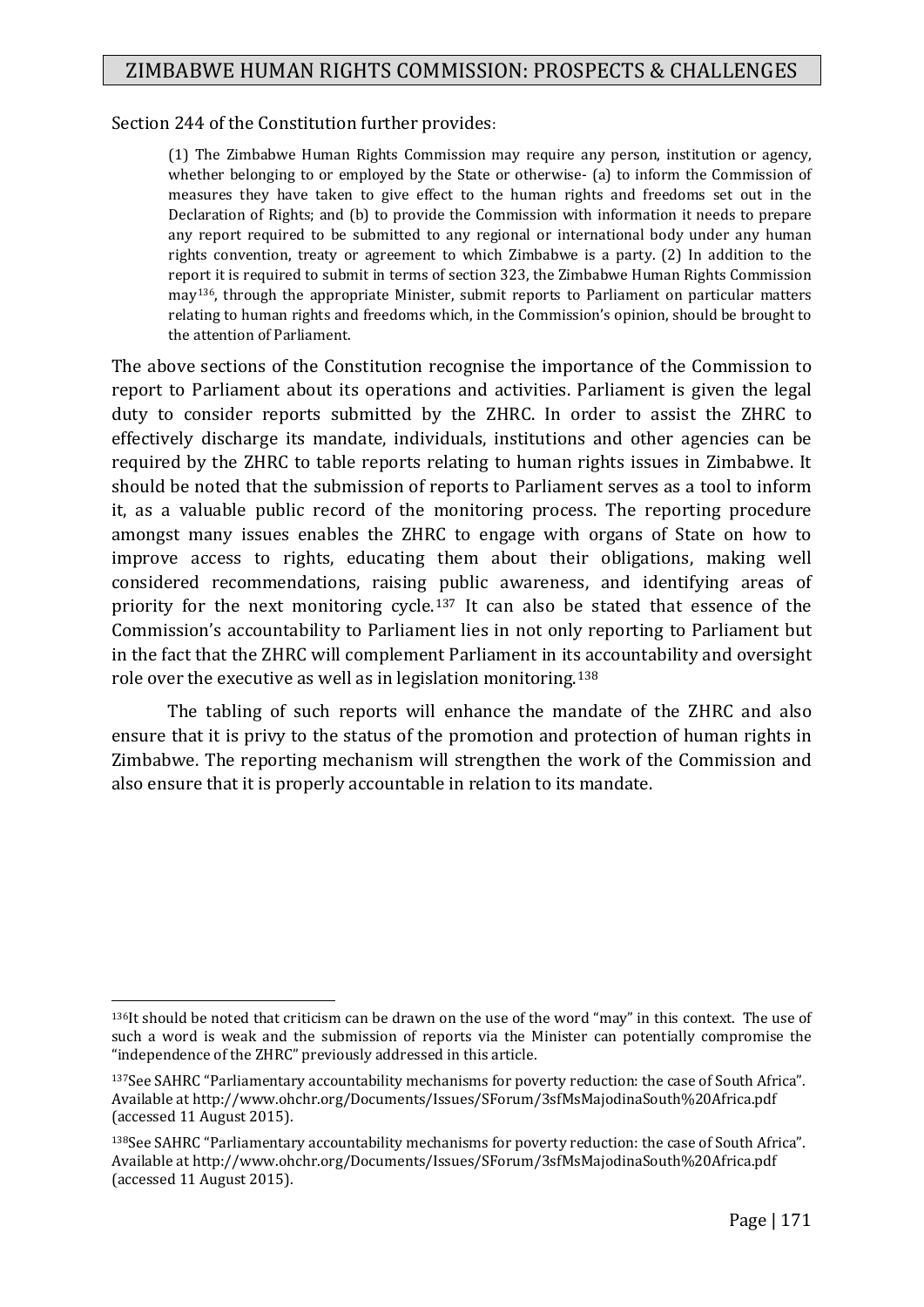## **9 CO-OPERATION WITH THE INTERNATIONAL HUMAN RIGHTS SYSTEM AND OTHER DOMESTIC HUMAN RIGHTS BODIES**

#### **9.1 Interaction with the International Human Rights System**

The ICC SCA has noted the importance of the Paris Principles<sup>[139](#page-24-0)</sup> in recognising the importance of monitoring and engaging with the international human rights system as an effective role for an NHRI in the promotion and protection of human rights domestically.[140](#page-24-1) The ICC SCA has stated:

Depending on existing domestic priorities and resources, effective engagement with the international human rights system may include: submitting parallel or shadow reports to the Universal Periodic Review, Special Procedure mechanisms and Treaty Bodies Committees; making statements during debates before review bodies and Human Rights Council; assisting, facilitating and participating in country visits by United Nations experts, including special procedures mandate holders, treaty bodies, fact finding missions and commissions of inquiry; and monitoring and promoting implementation of relevant recommendations originating from the human rights system.[141](#page-24-2)

The ICC SCA has noted that such interaction with international bodies is an important dimension for the work of any NHRI. Interaction will enhance the effectiveness of an NHRI and its participation in regional and international co-ordination bodies will enhance its independence and effectiveness. International and regional co-operation will also ensure that an NHRI is able to monitor a State's compliance with treaty obligations and a State's reporting obligations under the Universal Periodic Review.[142](#page-24-3)

The ZHRC has identified the continued lack of funds for the Commission as a reason for its lack of progress in affiliating with international human rights bodies such as, the International Coordinating Committee of National Human Rights Institutions (ICC), the Network of African National Human Rights Institutions (NAHRI) and the African Commission on Human and Peoples Rights (Africa Commission).[143](#page-24-4) In order to enhance the effectiveness of the ZHRC, it is important that it establishes co-operation with other international human rights bodies in order to ensure the effective promotion and protection of human rights in Zimbabwe. It is crucial that the Commission should also comply with its reporting obligations internationally and regionally<sup>[144](#page-24-5)</sup> and that

<u>.</u>

<span id="page-24-4"></span>143ZHRC "Media engagement workshop- overview of the mandate and work of the Zimbabwe Human Rights Commission" Available at http://www.zhrc.org.zw/index.php/2014-07-02-07-41- 38/speeches/59-media-engagement-workshop-overview-of-the-mandate-and-work-of-the-zimbabwehuman-rights-commission-zhrc (accessed 11 August 2015).

<span id="page-24-0"></span> $139$ See ss A(3)(d) and (e) of the Paris Principles.

<span id="page-24-1"></span><sup>140</sup>See ICC SCA (2013) at 18.

<span id="page-24-2"></span><sup>141</sup>See ICC SCA (2013) at 18.

<span id="page-24-3"></span><sup>142</sup>See ICC SCA (2013) at 18.

<span id="page-24-5"></span><sup>144</sup>As contemplated in s 244(1)(b) of the Constitution of Zimbabwe. It is important to note that although the ZHRC may be required to assist the State in preparing country reports, the ICC SCA recommends that an NHRI (ZHRC in this case) should neither prepare the country report nor should it report on behalf of the government.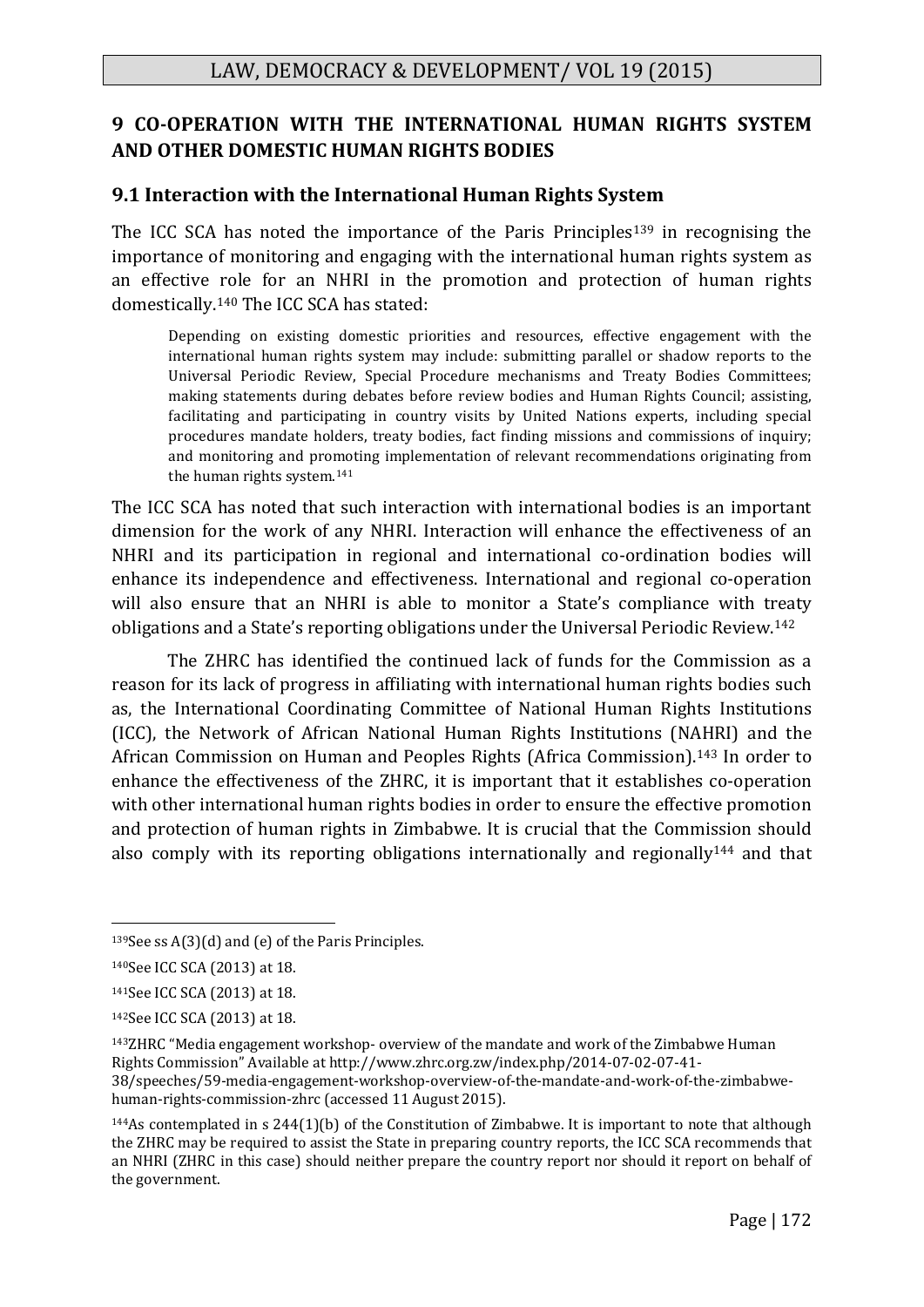such reports must be drafted independently for a true reflection of the state of human rights in Zimbabwe.

#### **9.2 Co-operation with Domestic Human Rights Bodies**

The ICC SCA has noted the importance of NHRIs to have regular and constructive engagement with all relevant domestic stakeholders in order to effectively fulfil their mandates.[145](#page-25-0) It has noted that NHRIs must develop and formalise and maintain working relationships with other domestic institutions established for the promotion and protection of human rights. These include sub-national statutory human rights institutions, thematic institutions, civil society and NGOs.[146](#page-25-1) Such co-operation with other human rights bodies is in accordance with the Paris Principles. The Principles require institutions to "maintain consultation with the other bodies, whether jurisdi[ction](#page-25-2)al or otherwise, responsible for the promotion and protection of human rights".<sup>147</sup>

It should be noted that the Paris Principles recognise the fundamental role played by NGOs in expanding the work of NHRIs. The Principles thus encourage NHRIs to develop relations with NGOs that are devoted to the promotion and protection of human rights. Reif also supports this view and notes that in order to develop relationships and co-operation, it is essential for a Human Rights Commission to encourage co-operation and dialogue with NGOs and other institutions charged with human rights protection.<sup>[148](#page-25-3)</sup> Such co-operation will ensure the exchanging of views and information which should enhance the activiti[es o](#page-25-5)f a NHRI.<sup>[149](#page-25-4)</sup> NGOs play a crucial role in the promotion and protection of human rights<sup>150</sup> and as such it is crucial that they work together with NHRIs to promote and protect human rights.

It should be noted that previously civil society organisations in Zimbabwe faced a number of challenges as a result of government being suspicious of their activities as claims arose that they were working with the opposition to advance regime change in Zimbabwe.[151](#page-25-6) Thus, the work of a number of civil society organisations was severely curtailed through the ena[ctm](#page-25-7)ent of repressive legislation, such as the Private Voluntary Organisations Act (PVOA)*.* <sup>152</sup> The Act was used to undermine NGOs involved in human rights work by requiring them to register with the then Ministry of Public Service,

-

(accessed 30 October 2013).

<span id="page-25-7"></span>152Act 22 of 2001/Chap 17:05.

<span id="page-25-0"></span><sup>145</sup>See ICC SCA (2013) at 21.

<span id="page-25-1"></span><sup>146</sup>See ICC SCA (2013) at 21.

<span id="page-25-2"></span><sup>&</sup>lt;sup>147</sup>Section  $C(f)$  and  $(g)$  of the Paris Principles.

<span id="page-25-3"></span><sup>148</sup>See Reif (2000) at 16.

<span id="page-25-4"></span><sup>149</sup>Welch CE *NGOs and human rights: promise and performance* (Philadelphia: Pennsylvania Press 2001) at 5.

<span id="page-25-5"></span><sup>150</sup>Marcinkute L "The role of human rights NGOs: human rights defenders or state sovereignty destroyers" (2011) 4:2 *Baltic Journal of Law and Politics* 52 at 54.

<span id="page-25-6"></span><sup>151</sup>Chamboko M "ZANU- PF ban of NGO'S in Zimbabwe self-defeating" *Nehanda Radio* 19 February 2012. Available at http://nehandaradio.com/2012/02/19/zanu-pf-ban-of-ngos-in-zimbabwe-self-defeating/